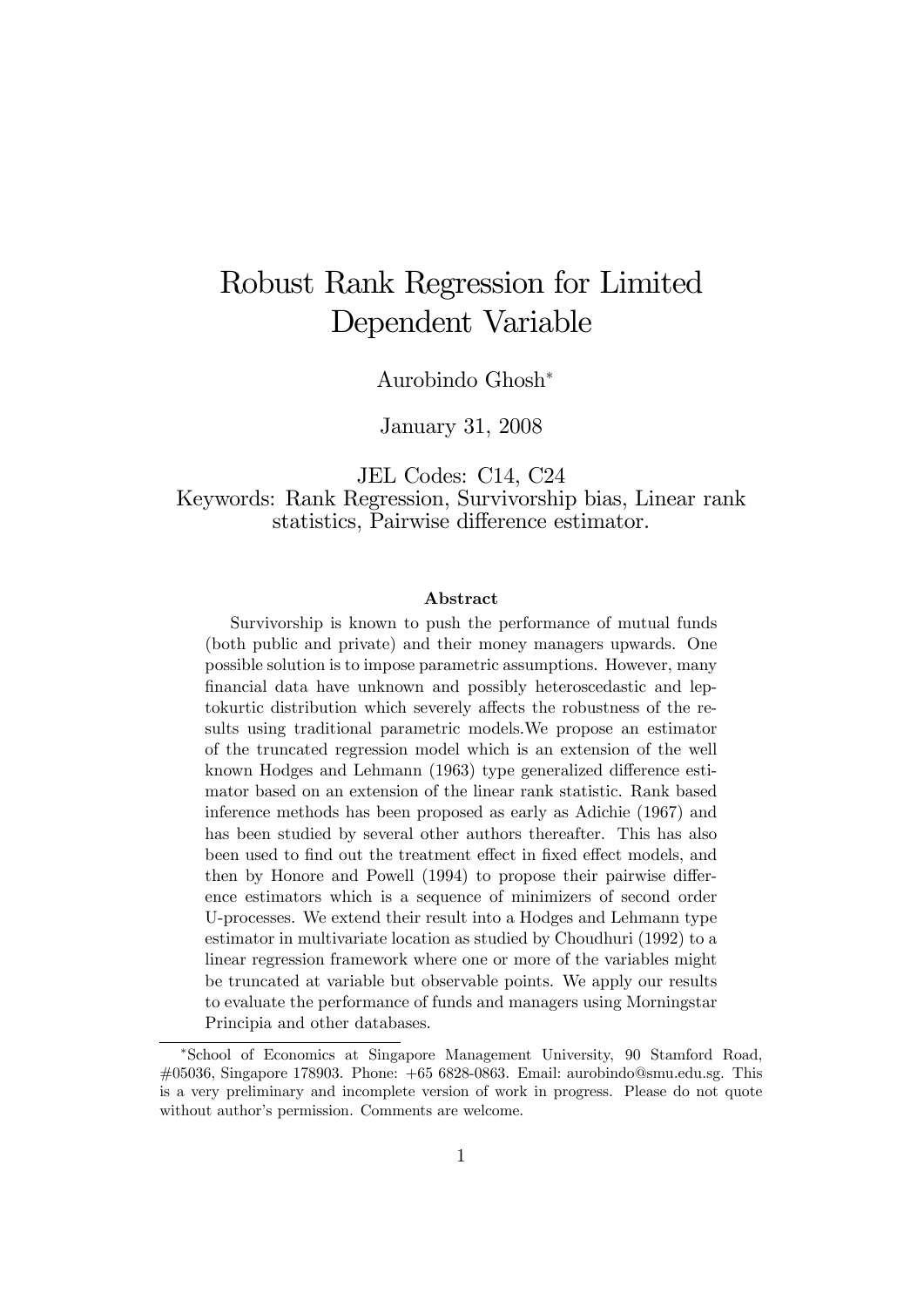### 1 Introduction

A substantial body of work on rank tests and rank estimates, more popularly known as R-estimates, are mainly aimed at reducing the influence of gross errors in the estimation of the standard multivariate regression model. These estimates designed to be robust against distributions with fatter tails than normal (leptokurtic) are often of the form

$$
\mathbf{Y} = \begin{bmatrix} \mathbf{1} & \mathbf{X} \end{bmatrix} \begin{pmatrix} \alpha \\ \beta \end{pmatrix} + \mathbf{e}, \tag{1}
$$

where **Y** is a  $N \times 1$  vector, **1** is a  $N \times 1$  vector of 1's, **X** is a  $N \times p$  matrix of known regression constants,  $\alpha$  is the scalar intercept parameter,  $\beta$  is a  $p \times 1$  vector of unknown regression coefficients and **e** is a  $N \times 1$  vector of *iid* errors with the distribution  $F \in \Omega_0$ , which is the class of all distributions with median 0. In a rank based inference procedure the intercept term is not identifiable, hence in order to make the columns of  $X$  orthogonal to the intercept term, we consider it in the deviation form

$$
\mathbf{Y} = \begin{bmatrix} \mathbf{1} & \mathbf{X}_c \end{bmatrix} \begin{pmatrix} \alpha^* \\ \beta \end{pmatrix} + \mathbf{e} \tag{2}
$$

where  $\mathbf{X}_c = \mathbf{X} - \mathbf{1}\left(\overline{x}_1, \overline{x}_2, \overline{x}_3, ..., \overline{x}_p\right)$ ,  $\alpha^* = \alpha + \overline{x}'\beta$  and  $\overline{\mathbf{x}}' = \left(\overline{x}_1, \overline{x}_2, ..., \overline{x}_p\right)$ , in particular we have the subspaces spanned by  $X_c$  and 1 are orthogonal. We are only going to concentrate on the estimate of the regression slope coefficient  $\beta$ .

The main motivation for this paper is the regularity in empirical finance about performance evaluation of money (or fund) managers that suffers from a problem of survivorship bias as we only observe the survivors. This truncation (not censoring) is also complicated by different levels or benchmarks associated with different types of money managers, for example, the so-called growth and value or other style or industry based fund managers. Without going into the various classification of styles the fact of the matter is that these managers suffer from unobserved heterogeneity in their performance due to their ability ("hot hands") and it has been quite a challenging task to separate out ability from noise. So we can see the need for an estimate of their performance given that the signal of ability to noise ratio is more than sufficiently high. Truncation of this form causes a problem of *missingness* which is neither missing completely at random(MCAR) nor missing at random (MAR), so traditional missing data techniques like imputation using the E-M algorithm might not work. However, that is a possible future direction of research which we are not going to pursue here.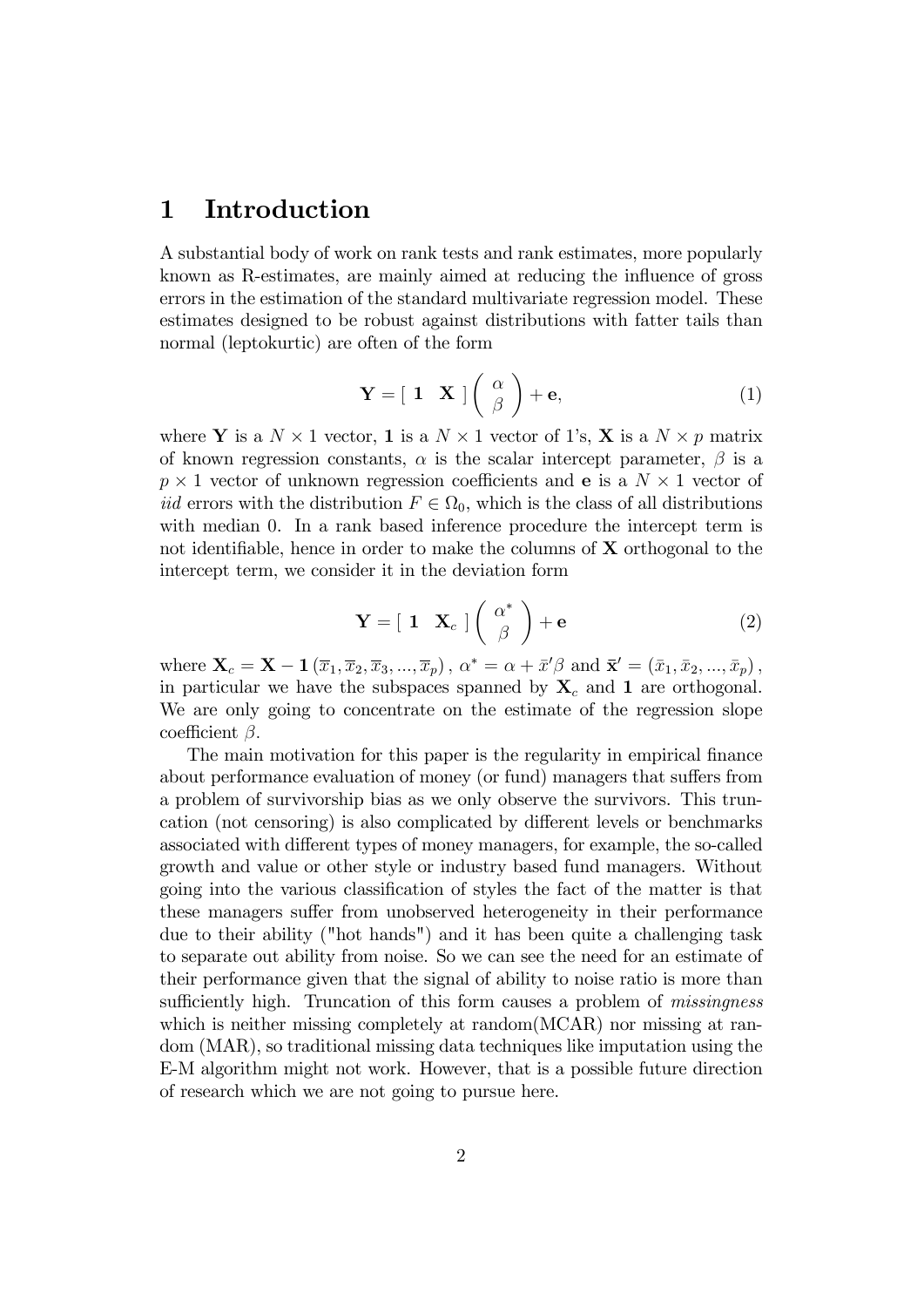In this paper we are going to explore some of the existing literature in rank based estimates of the coefficients in a multiple regression model and obtain estimators by minimizing a criteria function better known as a class of minimum distance estimators. We are then going to look at a class of truncated regression estimator based on pairwise differences and finally a multivariate extension of the famous Hodges-Lehmann estimator of location and its efficient Bahadur-type representation. We propose an estimator which promises to be an extension of the types of estimators discussed earlier, and that reduces to the multivariate  $m<sup>th</sup>$  order Hodges-Lehmann location estimator as discussed by Chaudhuri (1992). Finally, we are going to look at some motivation for exploring these types of estimators with some empirical examples using Morningstar Principia database before drawing our conclusions and suggested directions of future research.

### 2 Background and Motivation

### 2.1 Estimators based on Minimizing Dispersion of Errors

Let us consider an even function  $D: \mathbf{R}^N \to \mathbf{R}^+$  which is invariant to translation, this can possibly be used as a measure of dispersion of the residuals and can be minimized to produce an estimate of the regression slope coefficients  $\beta$  based on ranks. This will be an extension of the Hodges and Lehmann (1963) location estimator equivalent in the linear regression setting.

Consider a non-decreasing sequence of score functions  $a_1 \le a_2 \le ... \le a_N$ which are non-constant with the added assumption of symmetry in the sense  $a_k + a_{N-k+1} = 0$ , so that we have  $\sum_{i=1}^{n} a_k = 0$ . Then we can define a measure of dispersion of  $\mathbf{Z}' = (Z_1, Z_2, ..., Z_N)$  by

$$
D(\mathbf{Z}) = \sum_{i=1}^{N} a[\mathbf{R}(Z_i)]Z_i
$$
\n(3)

where  $\mathbf{R}(Z_i)$  is the rank of  $Z_i$  among  $Z_1, Z_2, Z_3, ..., Z_N$ . It is useful to note that this measure of dispersion is not so severely affected by gross errors like the  $L^2$  counterpart variance, as it is a piecewise linear function of  $\mathbf{Z}$ , which will be explored in more details later in this exposition.

A rank estimate (R-estimate) of  $\beta$  is given by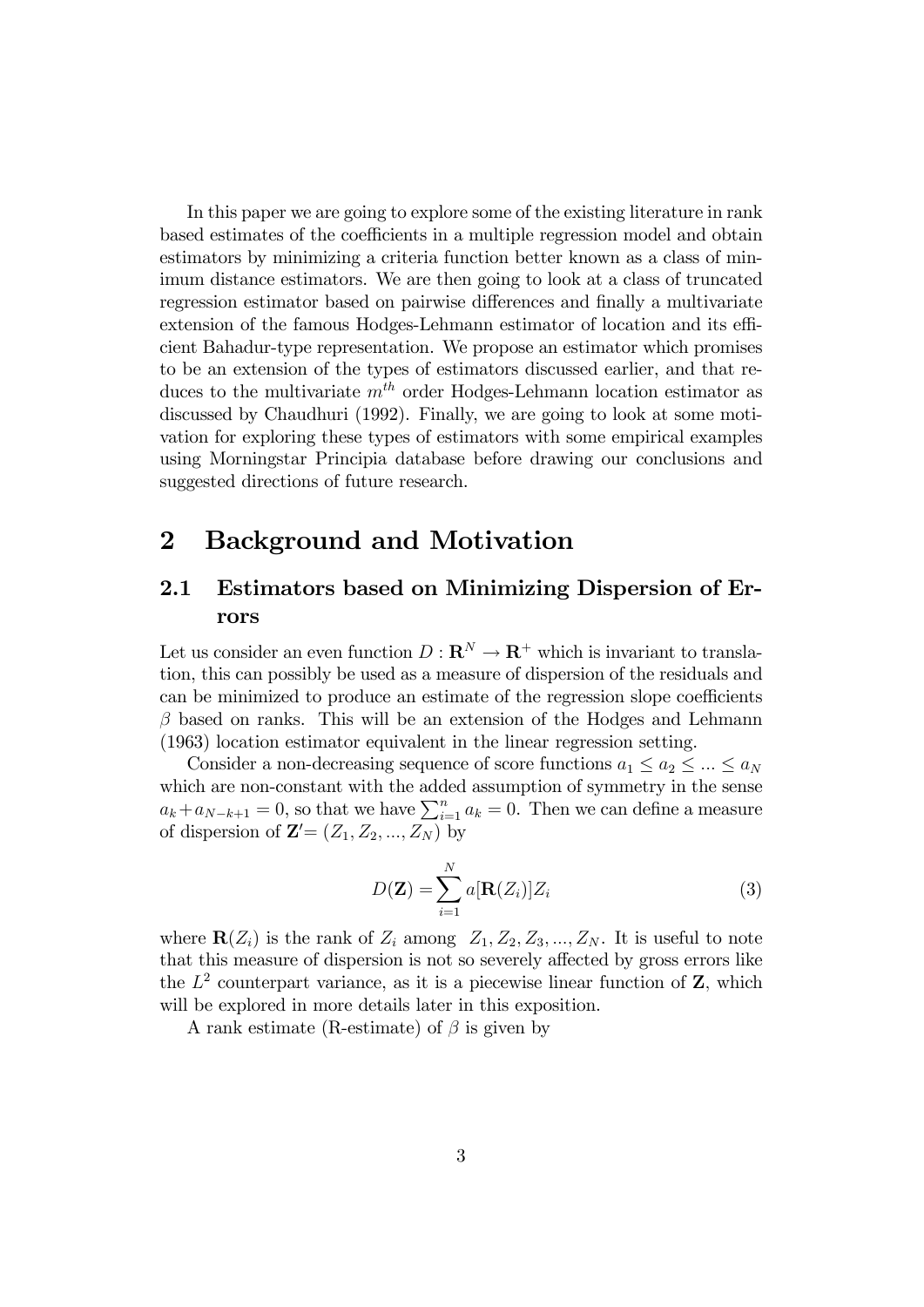$$
\hat{\beta} = \underset{\beta \in \mathbf{R}^p}{\arg \min} D(\mathbf{Y} - \mathbf{X}\beta)
$$
\n
$$
= \underset{\beta \in \mathbf{R}^p}{\arg \min} \sum_{i=1}^N a[\mathbf{R}(Y_i - \mathbf{x}_i'\beta)](Y_i - \mathbf{x}_i'\beta)
$$
\n(4)

where  $\mathbf{X}' = (\mathbf{x}_1, \mathbf{x}_2, \mathbf{x}_3, ..., \mathbf{x}_N)$ . It can be shown that  $D(\mathbf{Y} - \mathbf{X}\beta)$  is a valid measure of dispersion being a non-negative,continuous and convex function of  $\beta$  (Jaeckel, 1972). He also claims that if the design matrix  $\mathbf{X}_c$  is of full rank, then  $D(.)$  attains a minimum, and this occurs for a bounded set of  $\beta$ . Also the structure of D suggests that there exists a partition of the space of  $\beta$  such that D is a linear function in each of those polygonal segments, and hence,  $D(.)$  is really a piecewise linear function of the errors. Also the partial derivative of D exists almost everywhere as

$$
\frac{\partial}{\partial \beta_j} D(\mathbf{Y} - \mathbf{X}\beta) = -\sum_{i=1}^N a \left[ R(Y_i - \mathbf{x}_i'\beta) \right] (x_{ij} - \bar{x}_j) \left[ = -\mathbf{S}_j (\mathbf{Y} - \mathbf{X}\beta) \right] \tag{5}
$$

for  $j = 1, ..., p$ . Hence we see that a function of the regression rank statistic is given by the partial derivative of the proposed measure of dispersion and we can solve an equivalent set of normal equations by simply solving the first order conditions given by

$$
\mathbf{S}\left(\mathbf{Y}-\mathbf{X}\beta\right)\dot{=}0\tag{6}
$$

which is the negative of the gradient of the measure of dispersion  $D(.)$ . This also suggests that this is an extension of the Hodges and Lehmann location estimator in the linear model framework as we have  $E S(Y - X\beta) = 0$ , for the true parameter  $\beta$ . For example, if we consider the Wilcoxon scores, we have  $a(i) = \phi\left(\frac{i}{N+1}\right)$ , where  $\phi(u) = \sqrt{12}\left(u - \frac{1}{2}\right)$  $(\frac{1}{2})$ , this is normalized and standardized Wilcoxon scores with mean 0 and variance 1.

Let us now focus on the limiting distribution of the rank estimate we obtained by solving the optimization problem or solving the first order condition. Now, we work backwards from the linear approximation of the negative of the gradient,  $-\nabla D(Y - X\beta) = S(Y - X\beta)$  to get a quadratic approximation of the measure of dispersion  $D(Y - X_{\beta})$ . Our plan here is to find out

$$
\tilde{\beta} = \underset{\beta \in \mathbb{R}^p}{\arg \min} D(\mathbf{Y} - \mathbf{X}\beta). \tag{7}
$$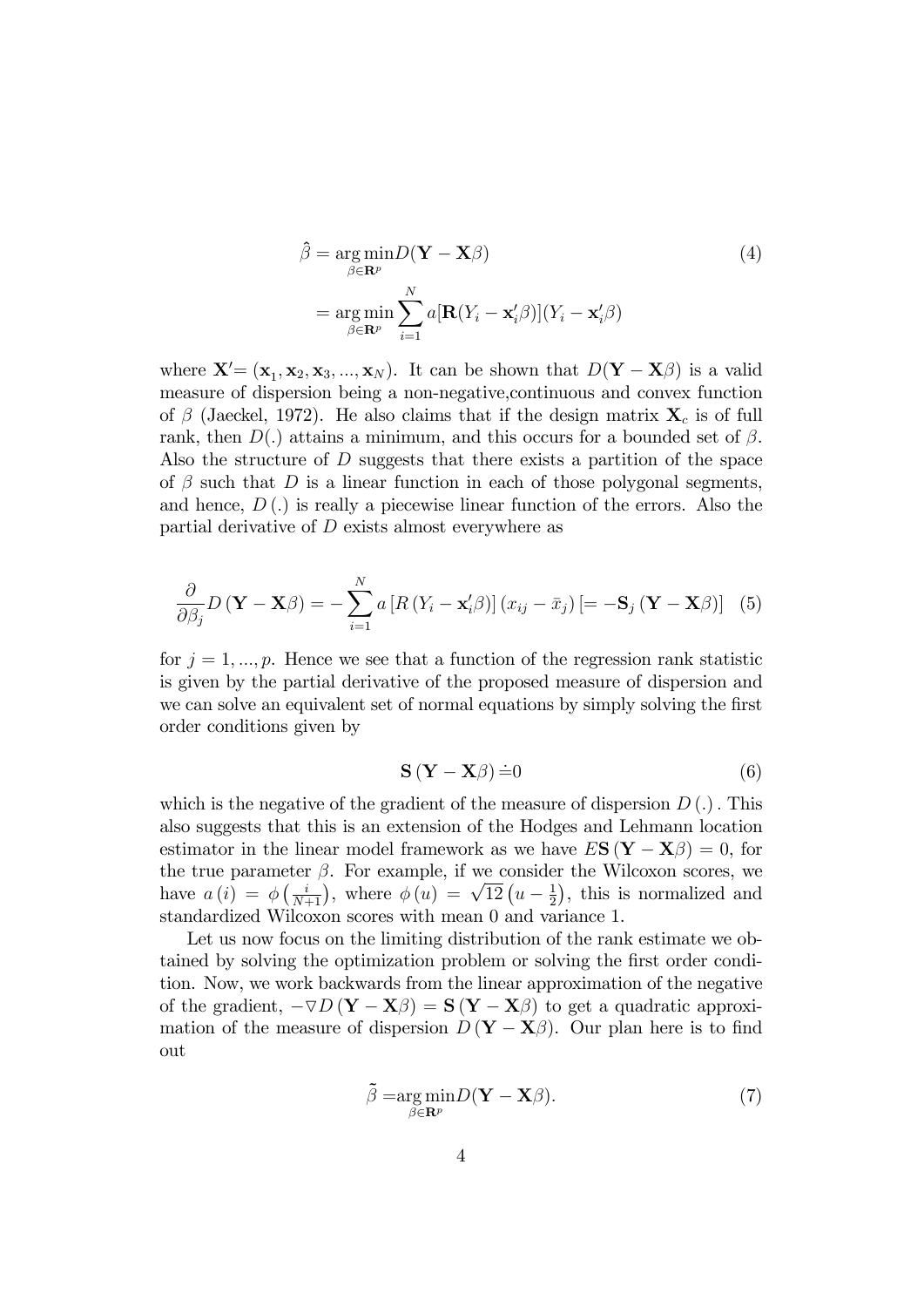In can be shown that  $\sqrt{n}(\tilde{\beta}-\beta_0)$  converges to a limiting normal distribution and hence, it can be shown that  $\hat{\beta}$  has the same asymptotic distribution as  $\beta$ .

We start with the following linearity for a vector of rank statistics  $S(Y - X_{\beta})$ , using the Wilcoxon scores where  $\beta_0$  is the true parameter of interest.

$$
\frac{1}{\sqrt{N}}\mathbf{S}\left(\mathbf{Y}-\mathbf{X}\boldsymbol{\beta}\right) = \frac{1}{\sqrt{N}}\mathbf{S}\left(\mathbf{Y}-\mathbf{X}\boldsymbol{\beta}\right) - \sqrt{12}\int f^{2}\left(x\right)dx\frac{1}{N}\mathbf{X}_{c}'\mathbf{X}_{c}N^{1/2}\left(\boldsymbol{\beta}-\boldsymbol{\beta}_{0}\right) + o_{p}\left(1\right),\tag{8}
$$

however, this can be generalized to more general scores namely  $\int_0^1 \phi(u) \phi_f(u) du$ as was done by Jurećkova(1971) where  $\int_0^1 \phi(u) du = 0$  and  $\int_0^1 \phi^2(u) du = 1$ or  $\phi(u)$  is a score generating function and  $\phi_f(u) = \frac{f'(F^{-1}(u))}{f(F^{-1}(u))}$ . Then we have some results under the following assumptions.

#### 2.1.1 Assumptions

- 1.  $\phi(u) = \sqrt{12} \left( u \frac{1}{2} \right)$  $(\frac{1}{2}), a(i) = \sqrt{12} [\frac{i}{N+1} - \frac{1}{2}]$  $\frac{1}{2}$ .
- 2.  $\begin{bmatrix} 1 & \mathbf{X} \end{bmatrix}$  has full column rank,  $p + 1$ .
- 3.  $N^{-1}$   $\begin{bmatrix} 1 & \mathbf{X} \end{bmatrix}'$   $\begin{bmatrix} 1 & \mathbf{X} \end{bmatrix}$  converges to a p.d. matrix. Hence,  $N^{-1}\mathbf{X}_c'\mathbf{X}_c \rightarrow$  $\Sigma$  is a positive definite matrix.
- 4.  $\mathbf{F} \in \Omega_0$  and  $f(.)$  has finite Fisher Information, this implies  $\int_{-\infty}^{\infty} f^2(x) dx <$  $\infty$ .

Under these assumptions we have the linearity result earlier hold, i.e.,

$$
\frac{1}{\sqrt{N}}\mathbf{S}\left(\mathbf{Y}-\mathbf{X}\boldsymbol{\beta}\right) = \frac{1}{\sqrt{N}}\mathbf{S}\left(\mathbf{Y}-\mathbf{X}\boldsymbol{\beta}_0\right) - \sqrt{12}\int f^2\left(x\right)dx\frac{1}{N}\mathbf{X}_c'\mathbf{X}_cN^{\frac{1}{2}}\tag{9}
$$
\n
$$
\times \left(\boldsymbol{\beta}-\boldsymbol{\beta}_0\right) + o_p\left(1\right)
$$

this provides a linear approximation to  $\nabla D$  (**Y** – **X** $\beta$ ), this in turn provides a quadratic approximation to the measure of dispersion  $D(Y - X_{\beta})$ , by

$$
Q\left(\mathbf{Y} - \mathbf{X}\boldsymbol{\beta}\right) = D\left(\mathbf{Y} - \mathbf{X}\boldsymbol{\beta}\right) - \left(\boldsymbol{\beta} - \boldsymbol{\beta}_0\right)'\mathbf{S}\left(\mathbf{Y} - \mathbf{X}\boldsymbol{\beta}\right) + \frac{1}{2}\sqrt{12}\int f^2\left(x\right)dxN\left(\boldsymbol{\beta} - \boldsymbol{\beta}_0\right)'\Sigma\left(\boldsymbol{\beta} - \boldsymbol{\beta}_0\right)
$$
 (10)

this function of  $\beta$ ,  $Q(\mathbf{Y}-\mathbf{X}\beta)$  coincides with  $D(\mathbf{Y}-\mathbf{X}\beta)$  when  $\beta = \beta_0$ .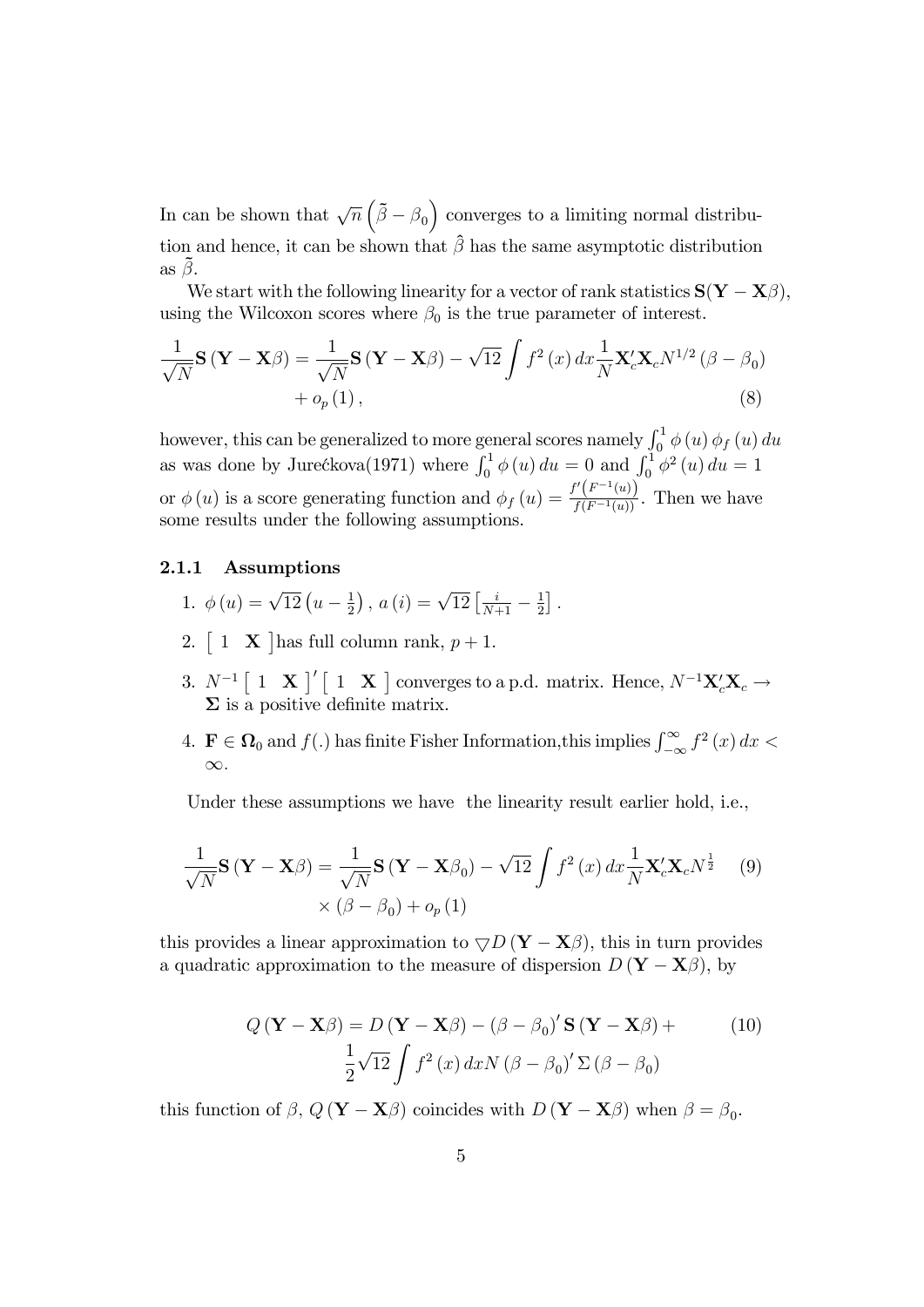**Theorem 1** For any  $B > 0$  and  $\varepsilon > 0$ , under the given assumptions we have

$$
\mathbf{P}\left\{\sup_{\sqrt{N}||\beta-\beta_0||\leq B}|Q(\mathbf{Y}-\mathbf{X}\beta)-D(\mathbf{Y}-\mathbf{X}\beta)|\geq \varepsilon\right\}\longrightarrow 0
$$

**Proof.** A more general version of the proof for general score functions is given in Jaeckel (1972).  $\blacksquare$ 

**Theorem 2** Consider now the  $\tilde{\beta}$  defined in the following sense

,

$$
\tilde{\beta} = \beta_0 + \frac{1}{\sqrt{12} \int f^2(x) dx} \Sigma^{-1} \frac{1}{N} \mathbf{S} (\mathbf{Y} - \mathbf{X} \beta_0)
$$

Let  $\hat{\beta}$  be any point that minimizes  $D(Y - X\beta)$ , then if  $\beta_0$  is the true parameter ,under the assumptions given

$$
\sqrt{N}\left(\tilde{\beta}-\beta_o\right) \to \mathbf{Z} \sim \mathbf{MVN}\left(\mathbf{0}, \frac{1}{12\left(\int f2\left(x\right)dx\right)}\Sigma^{-1}\right)
$$

**Proof.** A more general version of the proof for general score functions is given in Jaeckel(1972).  $\blacksquare$ 

Jaeckel(1972) proved that the set of minimizers of  $D(Y - X_{\beta})$ , say,  $\mathbf{B}_{N}$ is bounded. Now we can also say that  $\mathbf{B}_N$ , is closed as a continuous function  $D(.)$  is a constant in  $\mathbf{B}_N$ . He also showed that for moderate data sets the cardinality of a set like  $\mathbf{B}_N$  is quite small.

An extension of this would be to obtain *generalized variance* of a multivariate estimator as the determinant of its variance-covariance matrix (see for example, Wilks). The ARE of two asymptotically MVN estimators is the 1  $\frac{1}{p}^{th}$  root of the ratio of their generalized variance, we can obtain the ARE of the rank estimator  $\hat{\beta}$  relative to the least squares estimator  $\beta^*$  is

$$
e\left(\hat{\beta},\beta^*\right) = \left\{ \frac{|\sigma^2 \Sigma^{-1}|}{\left|\frac{1}{12\left(\int f^2(x)dx\right)^2} \Sigma^{-1}\right|} \right\}^{\frac{1}{p}} = 12\sigma^2 \left(\int f^2(x) dx\right)^2 \tag{11}
$$

which is the same as the Wilcoxon method compared with least squares.

Computationally, it is pretty challenging to compute these estimators mainly because of lack of smoothness. However since  $D(.)$  is still a convex surface we can find out the minimum, using a method like the steepest descent or other interior point methods. We can think about a consistent one step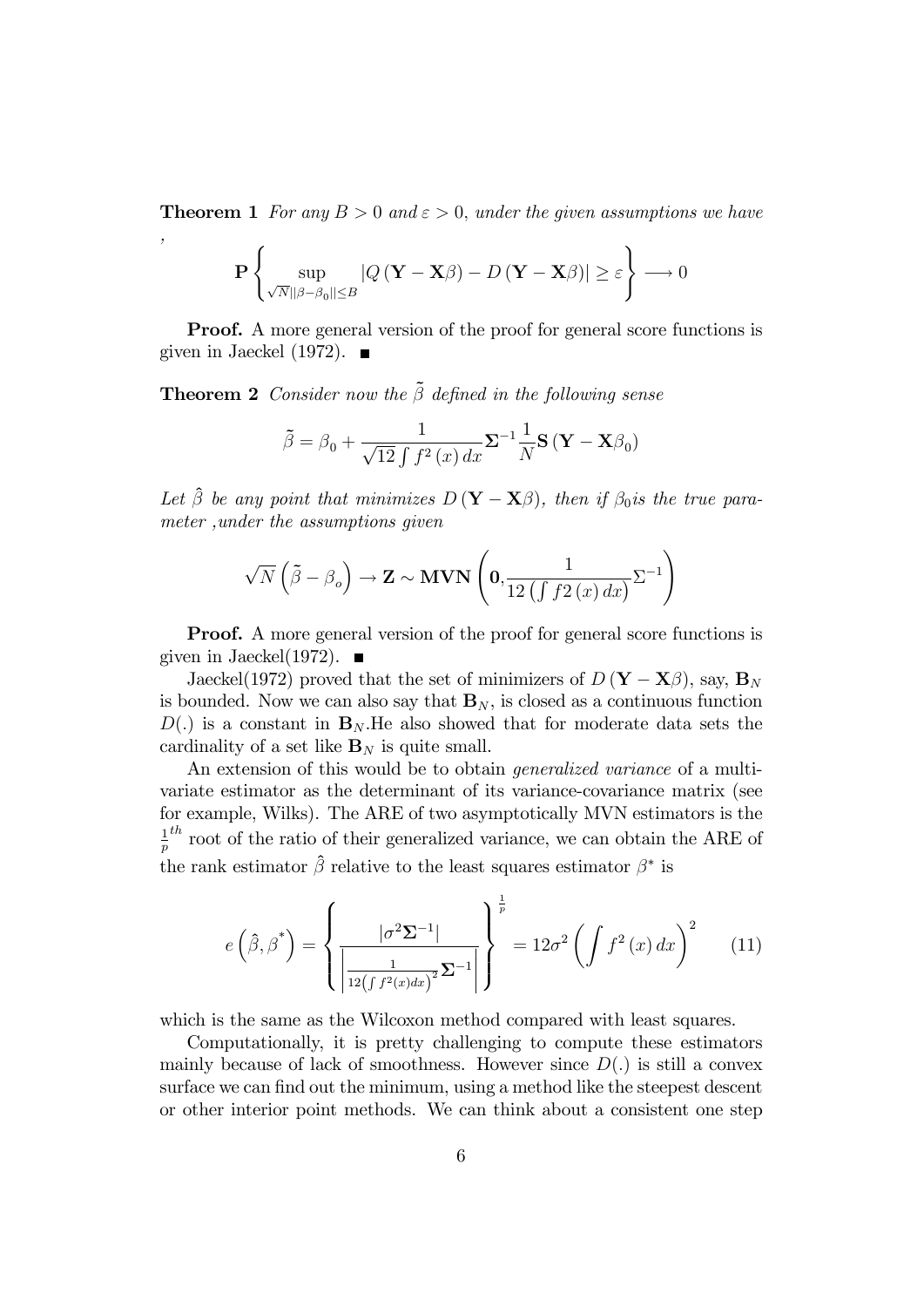R-estimator form the linear approximation. If we use a consistent estimator of

$$
\tau = \frac{1}{\sqrt{12} \int f^2(x) dx} \left( = say, \hat{\tau} \right) \tag{12}
$$

we can define the estimator in the following iterative sequence

$$
\hat{\beta}_1 = \hat{\beta}_0 + \hat{\tau} \left( \mathbf{X}_c' \mathbf{X}_c \right)^{-1} \mathbf{S} \left( \mathbf{Y} - \mathbf{X} \hat{\beta}_0 \right)
$$
(13)

For the one sample case,we can assume that the underlying distribution  $F \in \Omega_s$ , then  $\tau$  can be consistently estimated using the width of the Wilcoxon confidence intervals. The main problem in the above estimation is to consistently estimate  $\hat{\tau}$ , which in turn boils down to estimating  $\gamma = \int f^2(x) dx =$ <br>f  $f(x) dF(x)$ , we can use a kernel density estimator. So as is usual the  $\int f(x) dF(x)$ , we can use a kernel density estimator. So as is usual the biggest challenge comes from the bandwidth selection once we know what kernel w (.)to select. It can be shown that a consistent estimator of  $\gamma$  is given by

$$
\gamma^* = \frac{1}{NK} + \frac{1}{N(N-1)h_N} \sum_{i \neq j} \sum_j w\left(\frac{Y_i - Y_j}{h_N}\right) \tag{14}
$$

where K is a constant and  $h_N$  is the optimal bandwidth which is of the order  $o(n^{-1/2})$ 

While Jaeckel (1972) and related papers like Adichie (1967), Jurećkova (1971) proposed a more general framework for working with rank based estimators, this can also be related to a more specific problem like one of looking at a limited dependent variable models like truncated regression model as a special case. However in case there is no problem of truncation or censoring the dependent variable method like this would naturally lead to an extension of the Hodges-Lehmann type estimators based on the ranks of pairwise differences or averages. A natural direction to look at now to find some justification in looking at estimators based on minimizing different measures of distance or dispersion.

#### 2.2 Minimum Distance Estimation

If we have a symmetric (wlog around 0) error distribution and assume that  $(\mathbf{X}'\mathbf{X})^{-1}$  exists for all  $n \geq p$ . Consider the following function  $\mathbf{V} : \mathbb{R}^1 \times \mathbb{R}^p \longmapsto$  $\mathbb{R}^p$ , defined as (we remove the subscript c from X, although it is understood)

$$
\mathbf{V}(y, \mathbf{t}) = \mathbf{A} \sum_{i} \mathbf{x}_{i} \left\{ I \left( Y_{i} - \mathbf{x}_{i}' \mathbf{t} \leq y \right) - I \left( -Y_{i} + \mathbf{x}_{i}' \mathbf{t} < y \right) \right\},\tag{15}
$$

where  $\mathbf{A} = (\mathbf{X}'\mathbf{X})^{-\frac{1}{2}}$  and  $I(E)$  is an indicator of event E.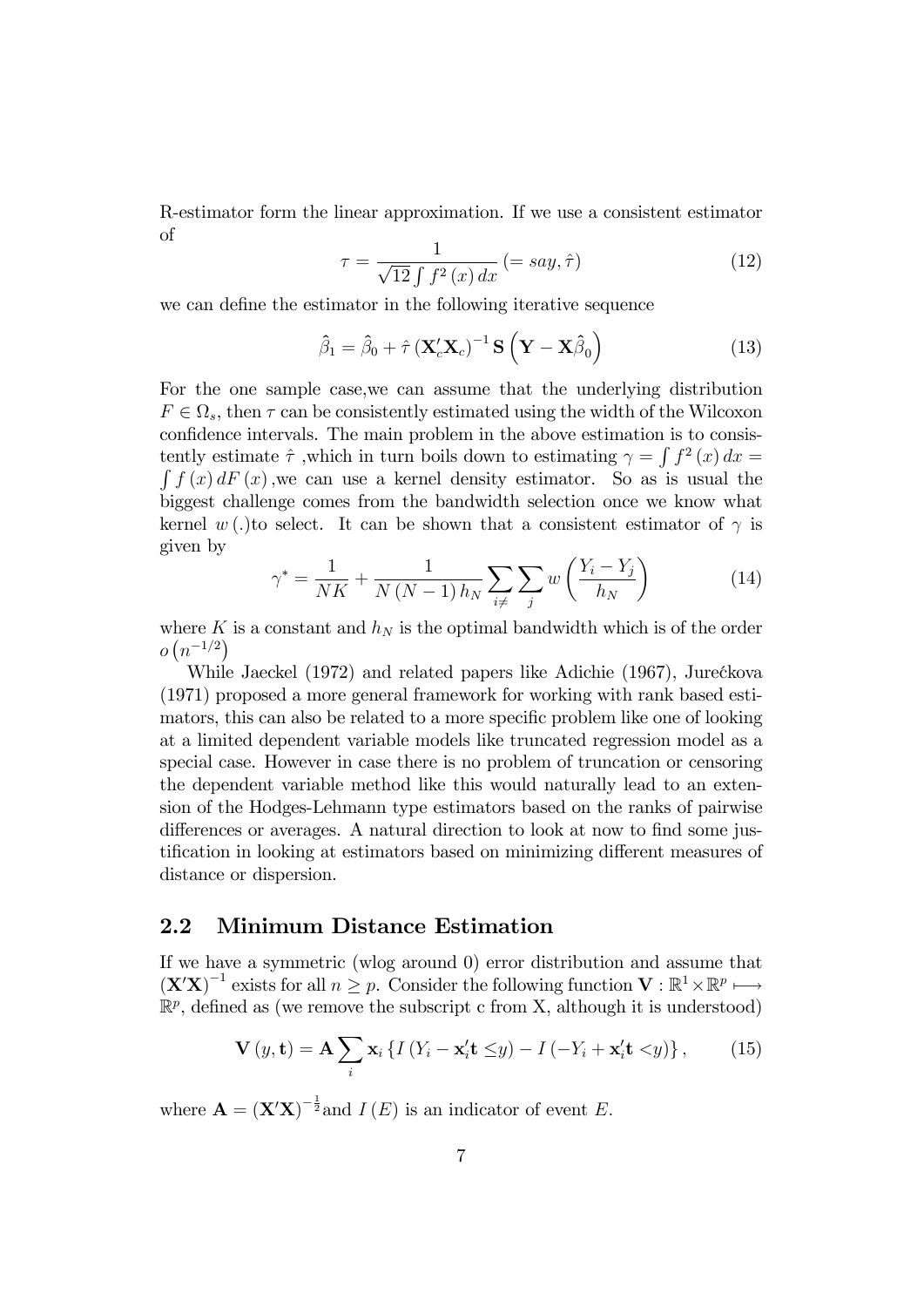Consider now a measure of distance or dispersion given by

$$
\mathbf{M}\left(\mathbf{t}\right) := \int \mathbf{V}'\left(y, \mathbf{t}\right) \mathbf{V}\left(y, \mathbf{t}\right) dH\left(y\right) \tag{16}
$$

where  $H(y)$  is a non-decreasing right continuous function. We can immediately see that given the symmetry of  $\varepsilon$  around 0,  $EV(y,\beta) = 0$ . Hence, we can define a class of the so called Minimum Distance estimators  $\beta^+$  for different  $H(.)$  by the minimizing  $M(t)$ . It is worthwhile to note that, in  $\mathbf{V}\left(y,\mathbf{t}\right),$ 

$$
E\left\{I\left(Y_{i} - \mathbf{x}_{i}'\mathbf{t} \leq y\right) - I\left(-Y_{i} + \mathbf{x}_{i}'\mathbf{t} < y\right)\right\} = F\left(y\right) - 1 - F\left(-y\right) \tag{17}
$$

vanishes if the error terms  $\varepsilon_i$  have a symmetric distribution function  $F(.)$ . This also appeared before while estimating the coefficients in the minimum dispersion type estimates Jaeckel (1972).

If the symmetry assumption is not given for  $\varepsilon$  we do not get the moment condition right away as in the previous case. However, if  $\left\{\left(\mathbf{X}-\bar{\mathbf{X}}\right)'\left(\mathbf{X}-\bar{\mathbf{X}}\right)\right\}^{-1}$ exists when  $n \geq p$  and given  $\bar{\mathbf{x}}' := (\bar{x}_1, ..., \bar{x}_p)$  and

$$
\mathbf{U}(y,\mathbf{t}) := \mathbf{A}_1 \sum_i (\mathbf{x}_i - \overline{\mathbf{x}}) I(Y_i \leq y + \mathbf{x}'_i \mathbf{t}),
$$

where  $\mathbf{A}_1 = \left\{ (\mathbf{X} - \bar{\mathbf{X}})' (\mathbf{X} - \bar{\mathbf{X}}) \right\}^{-\frac{1}{2}}$  then  $E(\mathbf{U}(y, \beta)) = 0$  given that the errors are identically distributed. We can also see that if

$$
\mathbf{Q}\left(\mathbf{t}\right) := \int_{-\infty}^{\infty} \mathbf{U}'\left(y, \mathbf{t}\right) \mathbf{U}\left(y, \mathbf{t}\right) dy \tag{18}
$$

then we can define an estimator of  $\beta$ , say  $\hat{\beta}$  which minimizes Q (t). It is worthwhile to note that this is an extension of the Hodges and Lehmann (1963) estimator for  $H(y) \equiv y$ .

If we compare the moment conditions for the minimization of the rank estimator procedure and the minimum distance estimator, we can interpret  $I(Y_i \leq y + \mathbf{x}'_i \mathbf{t})$  is being used as a *generalized score* as it satisfies the criterion that it is nondecreasing in argument  $y$ , also if you consider the symmetric error case then we also have them to be 'symmetric' around 0.

Now it is easy to see that the estimators obtained by minimizing the distance measures are translation invariant. Also it can be shown by simple algebraic manipulation that for the case of symmetric iid errors we have the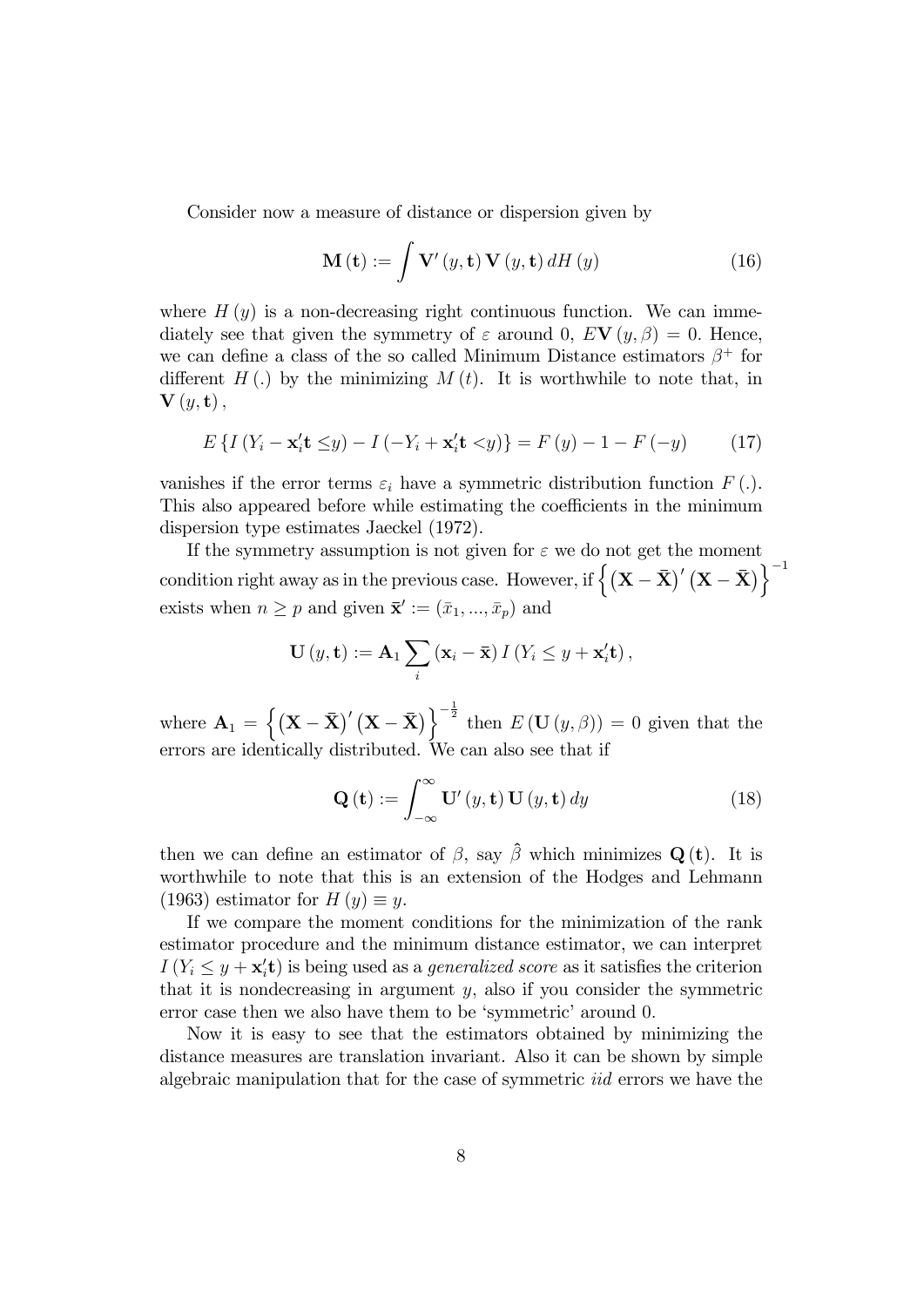problem reduced to

$$
\beta^{+} = \frac{1}{2} \underset{\mathbf{t} \in \mathbb{R}^{p}}{\arg \min} \sum_{k=1}^{p} \sum_{i} \sum_{j} d_{ik} d_{jk} \left\{ \begin{array}{c} 2 \left| H\left( Y_{i} - \mathbf{x}_{i}^{\prime} \mathbf{t} \right) - H\left( -Y_{j} + \mathbf{x}_{j}^{\prime} \mathbf{t} \right) \right| \\ - \left| H\left( -Y_{i} + \mathbf{x}_{i}^{\prime} \mathbf{t} \right) - H\left( -Y_{j} + \mathbf{x}_{j}^{\prime} \mathbf{t} \right) \right| \\ - \left| H\left( Y_{i} - \mathbf{x}_{i}^{\prime} \mathbf{t} \right) - H\left( Y_{j} - \mathbf{x}_{j}^{\prime} \mathbf{t} \right) \right| \end{array} \right\} \tag{19}
$$

where  $\mathbf{A} = (a_{(1)}, a_{(2)}, ..., a_{(p)})$ ,  $d_{ik} = \mathbf{x}'_i a_{(k)}$  and we have used the fact that  $2 \max(a, b) \equiv a + b + |a - b|$  for real a, b. Also we have

$$
\beta^{+} = \underset{\mathbf{t} \in \mathbb{R}^{p}}{\arg \min} \sum_{k=1}^{p} \sum_{i} \sum_{j} d_{ik} d_{jk} \left\{ \begin{array}{l} \left| H\left(Y_{i} - \mathbf{x}_{i}^{\prime} \mathbf{t}\right) - H\left(-Y_{j} + \mathbf{x}_{j}^{\prime} \mathbf{t}\right) \right| - \\ \left| H\left(Y_{i} - \mathbf{x}_{i}^{\prime} \mathbf{t}\right) - H\left(-Y_{j} + \mathbf{x}_{j}^{\prime} \mathbf{t}\right) \right| \end{array} \right\} \tag{20}
$$

where we have an added assumption on the structure on  $H(.)$  namely,

$$
|H(a) - H(b)| = |H(-a) - H(-b)| \forall a, b \in \mathbb{R}.
$$
 (21)

Further if we have H(.) is smooth enough, we can obtain  $\beta^+$  solves  $\dot{M} (\mathbf{t}) =$ 0.If we consider  $p = 1, x_{i1} = 1, H(y) \equiv y$  we get the famous Hodges and Lehmann(1963) one sample estimator for location which is the median of Walsh averages. Also in a multi-sample setup with different sample sizes we obtain a vector of H-L estimator for the group.

In case of the second case where we only assumed that the errors  $\varepsilon$  are identically distributed, using  $\sum_i (\mathbf{x}_i - \bar{\mathbf{x}}) = \mathbf{0}$  we have

$$
\mathbf{Q}\left(\mathbf{t}\right) = -\frac{1}{2} \sum_{k=1}^{p} \sum_{i} \sum_{j} d_{ik} d_{jk} \left| Y_i - \mathbf{x}_i' \mathbf{t} - Y_j + \mathbf{x}_j' \mathbf{t} \right| \tag{22}
$$

where  $\mathbf{A}_1 = (a_{1(1)}, a_{1(2)}, ..., a_{1(p)})$ ,  $d_{ik} = (\mathbf{x}_i - \bar{\mathbf{x}})' a_{1(k)}$  Here again by using a similar set of values we can get the two sample H-L location estimator.

This suggests that even if you only started with identically distributed error terms  $\varepsilon_i$ , for the distance measure you consider for setting up the optimization problem, you don't really need to know the individual observations of the errors but only the difference between a pair of them depending on your selection of  $H(.)$ . This is a very crucial finding on the part of the paper as you can look at different applications like measures of fixed treatment effects by looking at the difference of observations undergoing the treatment  $(\text{similar to Honoré}, 1992)$ , or the pairwise difference estimator we are going to discuss shortly.

Koul(1985) also claims that under certain regularity conditions on the distribution function  $F_i$  and the respective densities  $f_i$  of the error term  $\varepsilon_i$ as well as the function  $H(y)$  (Theorem 1, pp.4) we have

$$
\mathbf{A}^{-1}\left(\beta^{+}-\beta\right) = B^{-1}\mathbf{S} + o_{p}\left(1\right) \tag{23}
$$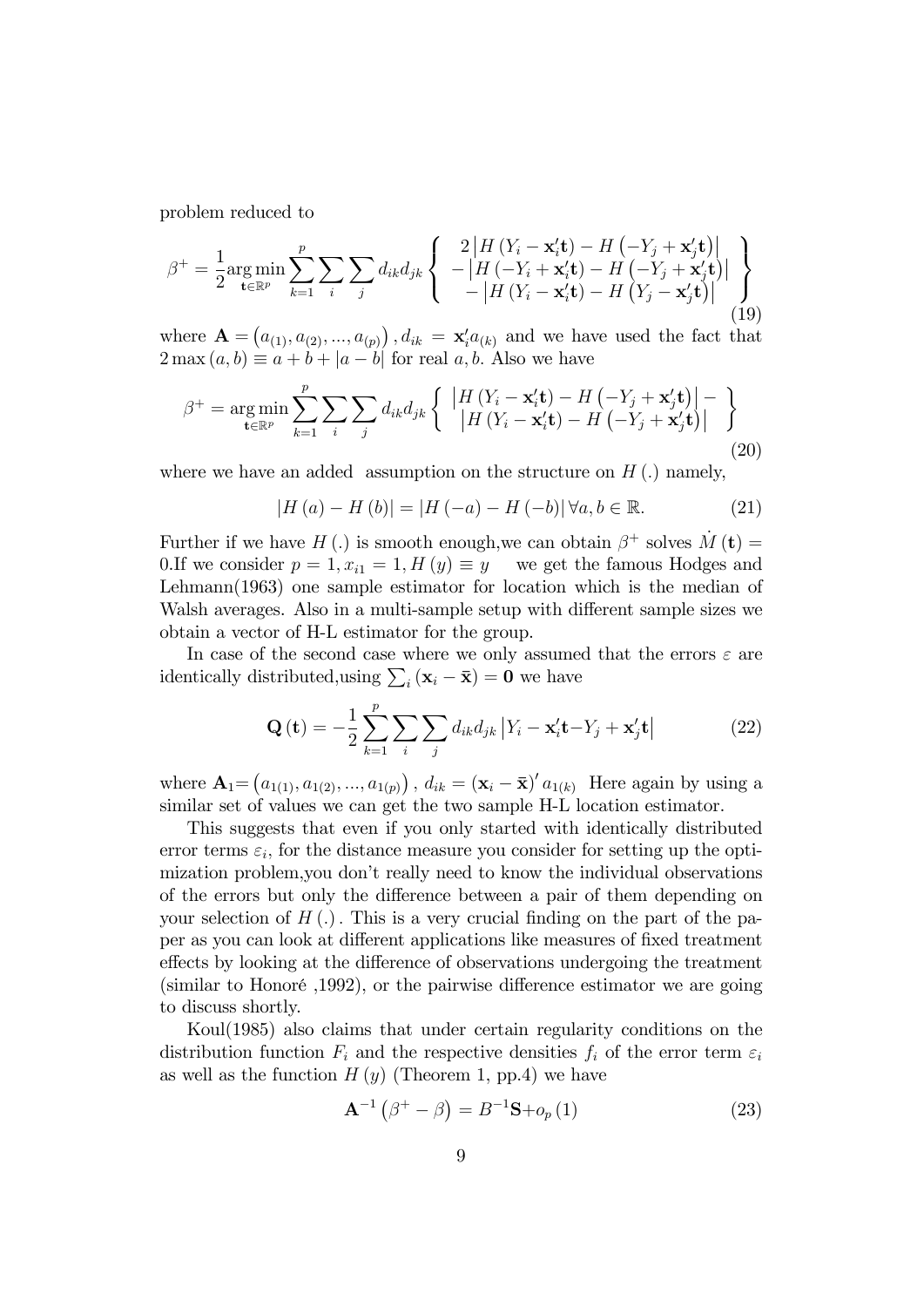where

$$
\mu_{i}(y) := F_{i}(y) - 1 + F_{i}(-y), y \in \mathbb{R},
$$
\n
$$
\sigma_{i}^{2}(y) := F_{i}(y) - 1 + F_{i}(-y) - \mu_{i}^{2}(y), y \ge 0; 1 \le i \le n.
$$
\n
$$
\sigma^{2}(y) := \sum ||c_{i}||^{2} \sigma_{i}^{2}(y), y > 0;
$$
\n
$$
\gamma(y) := \sum ||c_{i}||^{2} f_{i}(y), y \in \mathbb{R}; c_{i} \equiv \mathbf{A}x_{i}.
$$
\n
$$
\Lambda(y) := diag(f_{1}(y), f_{2}(y), ..., f_{n}(y));
$$
\n
$$
\Lambda^{+}(y) := \Lambda(y) + \Lambda(-y),
$$
\n
$$
K(y) := \mathbf{A}X'\Lambda^{+}(y) \mathbf{X} \mathbf{A}, y \in \mathbb{R};
$$
\n
$$
B := \int K'(y) K(y) dH(y),
$$
\n
$$
\mathbf{S} := -\int K(y) \{ \mathbf{W}(y) + \mathbf{b}(y) \} dH(y),
$$
\n
$$
\mathbf{b}(y) := \sum_{i} c_{i} \mu_{i}(y),
$$
\n
$$
\mathbf{W}(y) := \mathbf{V}(y, \beta) - \mathbf{b}(y), y \in \mathbb{R}.
$$
\n(24)

Moreover, given that if all the error terms have the same distribution  $F$ with density f, and that f is square integrable with H, as well as  $0 <$  $\int_0^\infty (1 - F) dH < \infty$ , and the integrals of f and  $f^2$  are both continuous at 0 an some other regularity conditions if  $F$  is symmetric around 0, then

$$
\mathbf{A}^{-1} \left( \beta^+ - \beta \right) \Longrightarrow N \left( \mathbf{0}, \tau^2 \mathbf{I}_{p \times p} \right) \tag{25}
$$

where  $\tau^2 := \left\{2 \int f^2 dH\right\}^{-2} \int \int \left[F\left(\max\left\{x,y\right\}\right) - F\left(x\right) F\left(y\right)\right] d\psi\left(x\right) d\psi\left(y\right).$ 

Under similar analogous conditions of the first theorem we have given  $\mathbf{X}_c = \mathbf{X} - \bar{\mathbf{X}}$ , we have (Theorem 2, pp.5) that if  $F_i$  be the distribution function of  $\varepsilon_i$  with density  $f_i$ , and if  $H(y) \equiv y$ , then replacing the  $\mathbf{X}'s$  by  $\mathbf{X}_c = \mathbf{X} - \mathbf{\bar{X}}$  and using  $d_1 := \mathbf{A}_1 (\mathbf{x}_i - \mathbf{\bar{x}})$  instead of **c**,

$$
\mathbf{A}_{1}^{-1}\left(\hat{\beta}-\beta\right)=B_{1}^{-1}\mathbf{S}_{1}+o_{p}\left(1\right)
$$
\n(26)

Also under the added restrictions of square integrability of  $f$  and a finite integral for  $F(y)$   $(1 - F(y))$  we have

$$
\mathbf{A}_1^{-1}\left(\hat{\beta} - \beta\right) \Longrightarrow N\left(\mathbf{0}, \tau_1^2 \mathbf{I}_{p \times p}\right) \tag{27}
$$

where  $\tau_1^2 := (12)^{-1} \left\{ \int f^2(y) \, dy \right\}^{-2}$ . This is nothing but the asymptotic variance term of Wilcoxon rank estimator of  $\beta$ . He also goes on to establish the ARE of these estimators as compared to least squares as well as robustness properties like bounded influence functions.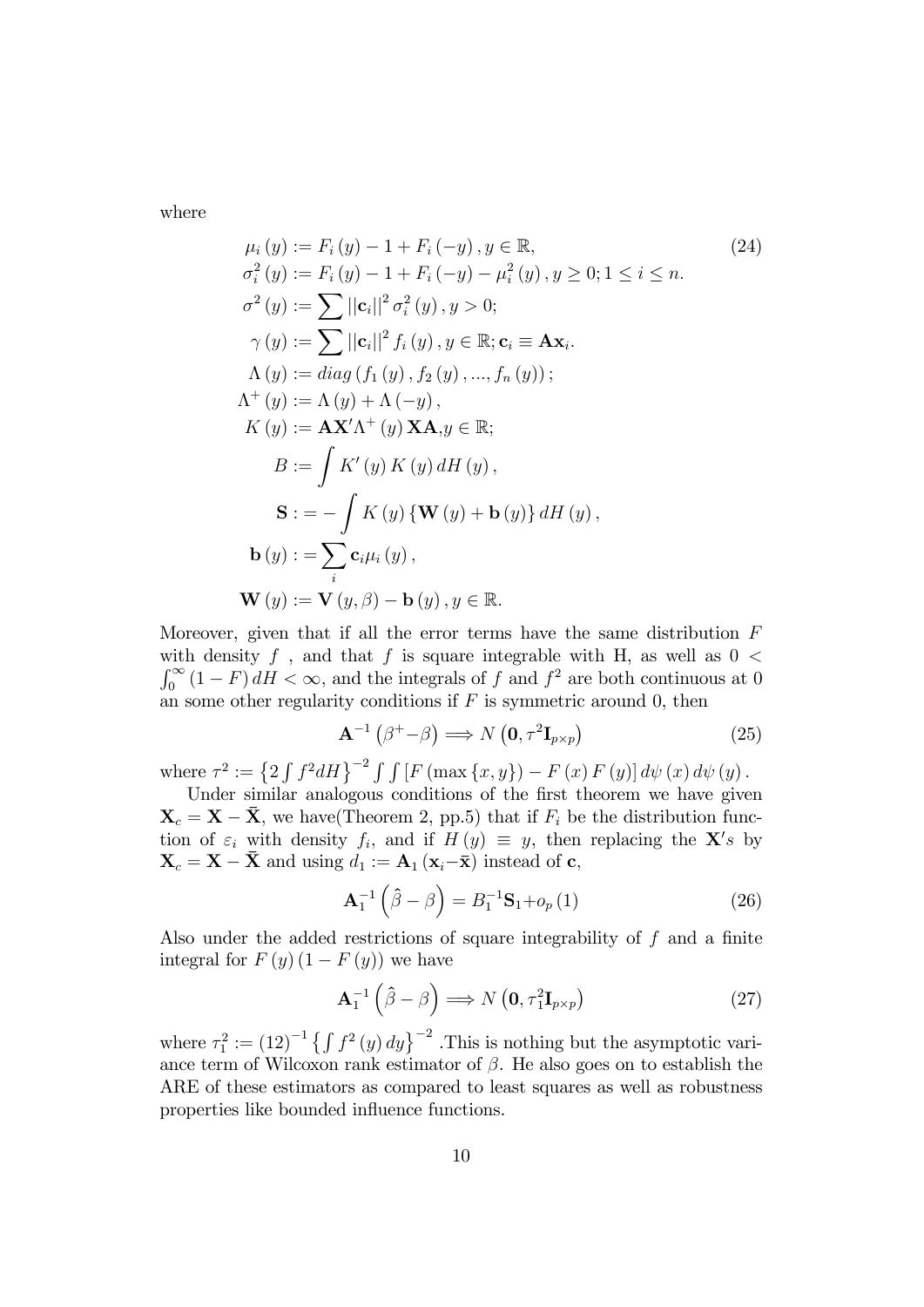### 2.3 Pairwise Difference Estimators of censored and truncated Regression Models

Consider first the semiparametric censored regression model given by

$$
y_i = \max\{0, x_i'\beta + \varepsilon_i\} \Rightarrow y_i - x_i'\beta = \max\{-x_i'\beta, \varepsilon_i\}
$$
 (28)

where  $\varepsilon_i$  had an unknown distribution independent of  $x_i$ . Likelihood based methods for a model like this are in general inconsistent if in particular the distribution of the error terms is misspecified. The new class of estimators suggested here are closely associated with the R-estimators discussed earlier. As our focus is mainly on the truncated regression model let us try to motivate the idea using the following truncated regression model

$$
y_i^* = x_i^{*\prime} \beta + \varepsilon_i
$$
  
\n
$$
y_i = y_i^* \text{ if } y_i^* > t_i^*
$$
\n(29)

where  $t_i^*$  can a variable but observed point of truncation can also be referred to as we have a data  $(y_i, x_i, t_i)$  from a conditional distribution of  $(y_i^*, x_i^*, t_i^*)$ . So we can write the residual as  $\varepsilon_i = y_i^* - x_i^{*\prime} \beta$ . Now let us for the sake of exposition assume  $t_i = 0 \forall i = 1, ..., n$ . Then we have

$$
\varepsilon_i = y_i - x_i' \beta \text{ if } y_i^* > 0 \Rightarrow \varepsilon_i = y_i - x_i' \beta \text{ if } \varepsilon_i > -x_i' \beta \tag{30}
$$

Now consider the following pair of observations  $y_i$  and  $y_j$ , from the above formula the corresponding error terms after it has been "trimmed" in the feasible (observable range) is given by

$$
\varepsilon_i = (y_i - x_i'\beta) \text{ if } \varepsilon_i > \max\{-x_i'\beta, -x_j'\beta\}
$$
 (31)

so what we see is that we only need to make sure that the error term  $\varepsilon_i$  $-x'_j\beta$ . However, as we see this still doesn't make it symmetric or iid even if we know  $x_i$  and  $x_j$ . This goal can be achieved if we consider the difference between 2 such adjusted or trimmed error terms. This could be a worthwhile exercise as we have seen in the case of the minimum distance estimator where we only know that the errors are identically distributed we really don't need to know each individual error term, so long as we know the weighted difference . So, although the motivation for this exercise is totally different for the author,we have the following result

$$
\varepsilon_{i} - \varepsilon_{j} = (y_{i} - x'_{i}\beta - y_{j} - x'_{j}\beta) \text{ if } \varepsilon_{i}, \varepsilon_{j} > \max\{-x'_{i}\beta, -x'_{j}\beta\}
$$
(32)  
\n
$$
\Rightarrow \varepsilon_{i} - \varepsilon_{j} = (y_{i} - x'_{i}\beta - y_{j} + x'_{j}\beta) I(\varepsilon_{i} > -x'_{j}\beta, \varepsilon_{j} > -x'_{i}\beta)
$$
  
\n
$$
\Rightarrow \varepsilon_{i} - \varepsilon_{j} = (y_{i} - y_{j} - (x_{i} - x_{j})'\beta) I(\varepsilon_{i} > -x'_{j}\beta, \varepsilon_{j} > -x'_{i}\beta).
$$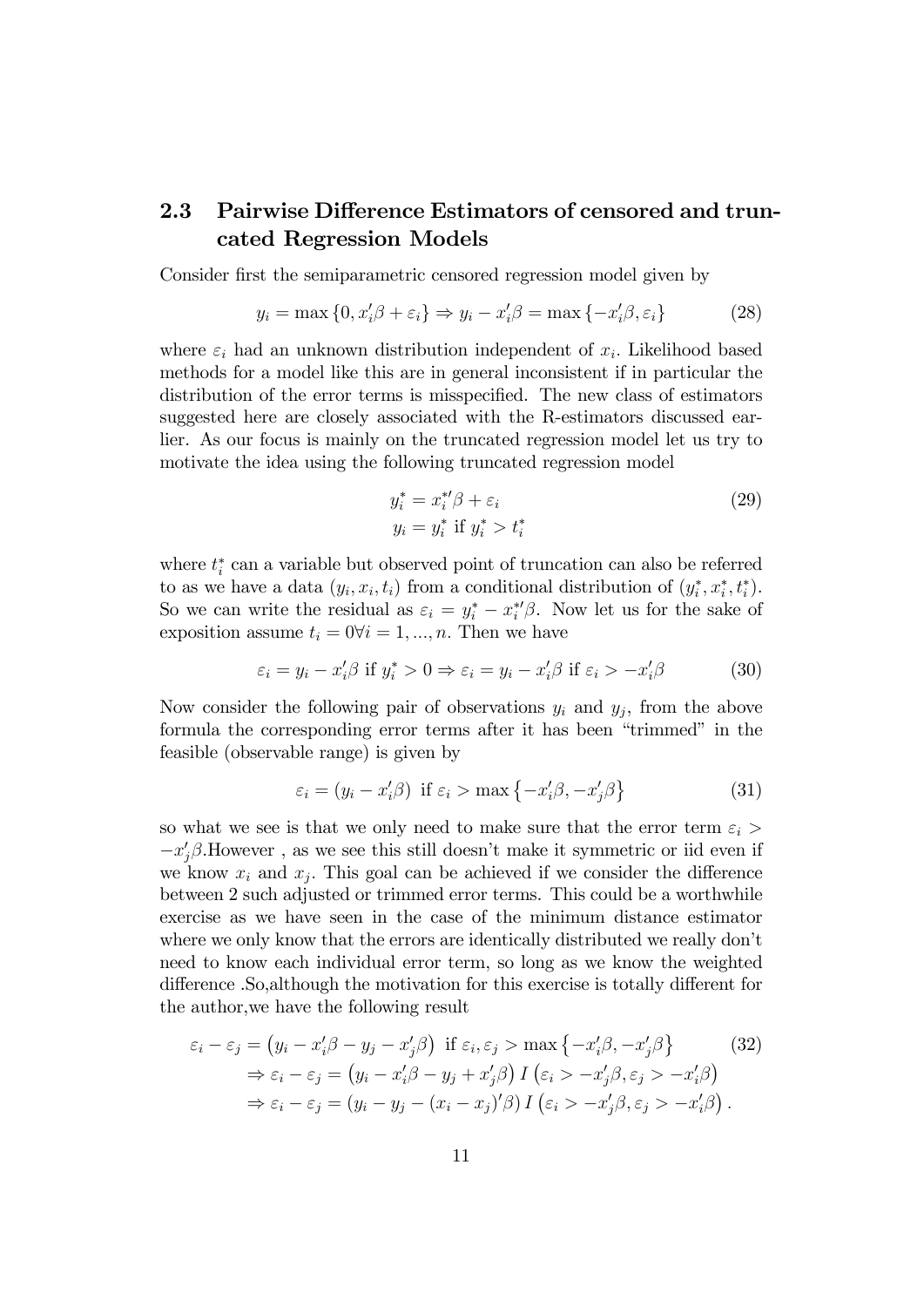The above expression should be symmetrically distributed around 0 given  $x_i$ and  $x_j$ . The corresponding estimator is given by

$$
\nu_{ij}(b) = (y_i - y_j - (x_i - x_j)'b) I(y_i - x_i'b > -x_j'b, y_j - x_j'b > -x_i'b) \tag{33}
$$
\n
$$
= (y_i - y_j - (x_i - x_j)'b) I(-y_j < (x_i - x_j)'b < y_i)
$$

which is symmetrically distributed around 0 given the truncated regression model. So if we consider any odd function  $\xi$  of  $\nu_{ij}$ . we can have the moment condition given by  $E\left[I\left(-y_j < (x_i - x_j)'b < y_i\right)\xi\left((y_i - y_j - (x_i - x_j)'b)\right)\right] =$  $0,$  this is true as we can only define functions on the residual in the feasible or visible range. In order to make the above moment condition into a valid first order condition, we need to define the problem as a problem to minimize  $E[t(y_i, y_j, (x_i - x_j)'b) | x_i, x_j]$  as a function of  $(x_i - x_j)'b$ . If we consider a function  $\Xi(.)$  with a right continuous first derivative  $\xi(.)$  and other characteristics of a distance or dispersion estimator then we have replacing  $(x_i - x_j)'b$  by  $\delta$ ,

$$
t(y_i, y_j, \delta) = \begin{cases} \Xi(y_1) & \text{if } \delta \le -y_2\\ \Xi(y_1 - y_2 - \delta) & \text{if } -y_2 \le \delta \le y_1\\ \Xi(-y_2) & \text{if } \delta \ge y_1 \end{cases}
$$
 (34)

so we can estimate  $\beta$  by minimizing the sample counterpart as the first order condition is satisfied for  $(x_i - x_j)'b = (x_i - x_j)'\beta$  as seen from the previous results they

$$
T_n(b) = {n \choose 2}^{-1} \sum_{i < j} t\left(y_i, y_j, (x_i - x_j)'b\right) \tag{35}
$$

Honoré and Powell (1994) claim that an added assumption of log-concavity of the errors  $\varepsilon$  is sufficient to ensure that the solution to the FOC is the global minimizer. If we consider a loss function or a dispersion measure given by  $\Xi(d) = |d|$ , the moment condition is almost identical to the Mann-Whitney type truncated regression estimator proposed by Bhattacharya, Chernoff and Yang (1983). The method they followed in this paper is to come up with the moment condition first and then look at the optimization problem first instead of the other way round, and use this moment condition as the first order condition.

If there is no truncation or censoring the procedure outlined here will result in the following criterion function to minimize

$$
W_n(b) = {n \choose 2}^{-1} \sum_{i < j} \Xi \left( y_i - y_j - (x_i - x_j)' b \right) \tag{36}
$$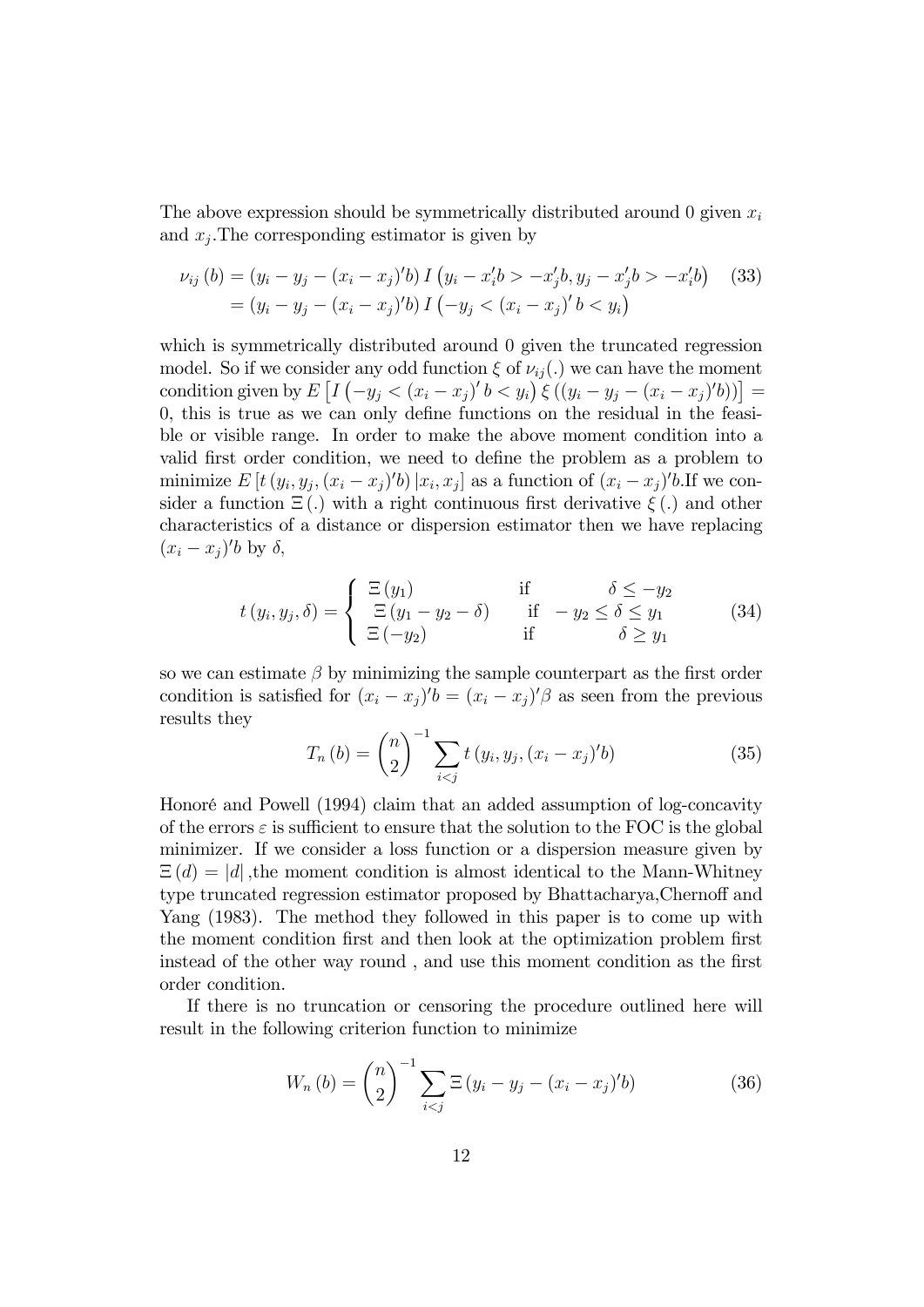which will give the traditional two sample location estimator proposed by Hodges and Lehmann(1963)([6]) if  $\Xi(d) = |d|$ . The first order moment condition which arises in this case is  $E\left(\xi\left(y_i-y_j-(x_i-x_j)'\beta\right)\right)=0$  is similar to the conditions of the rank regression estimators. Trivially,  $\Xi(d) = d^2$  gives the least squares estimator.

The procedure outlined here is one of minimizing second order U-Statistics processes for which there are well established large sample theory available, however there is one important shortcoming of the procedure here which is one of the regularity conditions in the literature namely, uniform boundedness of the kernel of the U-statistics. However ,this paper follows the relaxed regularity conditions proposed by Robert Sherman.

Let us consider an estimator  $\hat{\theta}$  which minimize the  $m^{th}$  order U-statistic for a sample  $\{z_i\}$  of *iid* variables given by

$$
U_n(\theta) = {n \choose m}^{-1} \sum_{c \in C\{i_1, i_2, \dots, i_m\}} p(z_{i_1}, z_{i_2}, \dots, z_{i_m}, \theta)
$$
 (37)

as U-statistics can be seen as an extension of the more popular M-estimators, although most of the large sample results that are valid for the class of Mestimators goes through for U-Statistics as well. Like under the assumptions of a compact parameter space  $\Theta$ , measurable and continuous kernel  $p(.)$  and that the absolute value of kernel  $p(.)$  is dominated by an integrable function on the sample space, it can be shown (Theorem1 pp.248) that  $U_n(\theta) - E[U_n(\theta)]$  converges to zero almost surely, uniformly in  $\theta$ . So under the above assumptions the estimator  $\hat{\theta} = \arg \min_{\theta \in \Theta} U_n (\theta)$  is strongly consistent for the true parameter  $\theta_0$  which minimizes  $E[U_n(\theta)]$ . In fact the apparent strong assumption of compactness of  $\Theta$  can be relaxed if  $p(.)$  is convex. It can also be shown under certain regularity conditions on the differentiability of  $p(.)$  that if the normalized sub-gradient of a  $m<sup>th</sup>$  order U-statistic, given by  $Q_n(\theta) \equiv \sqrt{n} {n \choose m}$  $\binom{n}{m}^{-1} \sum_{c} q(z_{i_1}, z_{i_2}, ..., z_{i_m}, \theta)$ , where each component of the kernel  $q(.)$  is a linear combination of left and right partial derivatives of  $p(.)$ , then

$$
Q_n\left(\hat{\theta}\right) = o_p\left(1\right) \tag{38}
$$

which is an approximate moment condition. The asymptotic normality of these estimators can also be shown following Huber(1967).The result says that if we have  $\theta_0$  is an interior point where the kernel  $q(.)\theta$  is well behaved, the unconditional expectation  $\lambda(\theta)$  of  $q(.)$ ,  $\theta$  vanishes at the true value and is differentiable at  $\theta_0$  with  $H_0 \equiv \partial \lambda (\theta_0) / \partial \theta'$  is non-singular. The expected values of both u-statistic and its square is bounded and finally the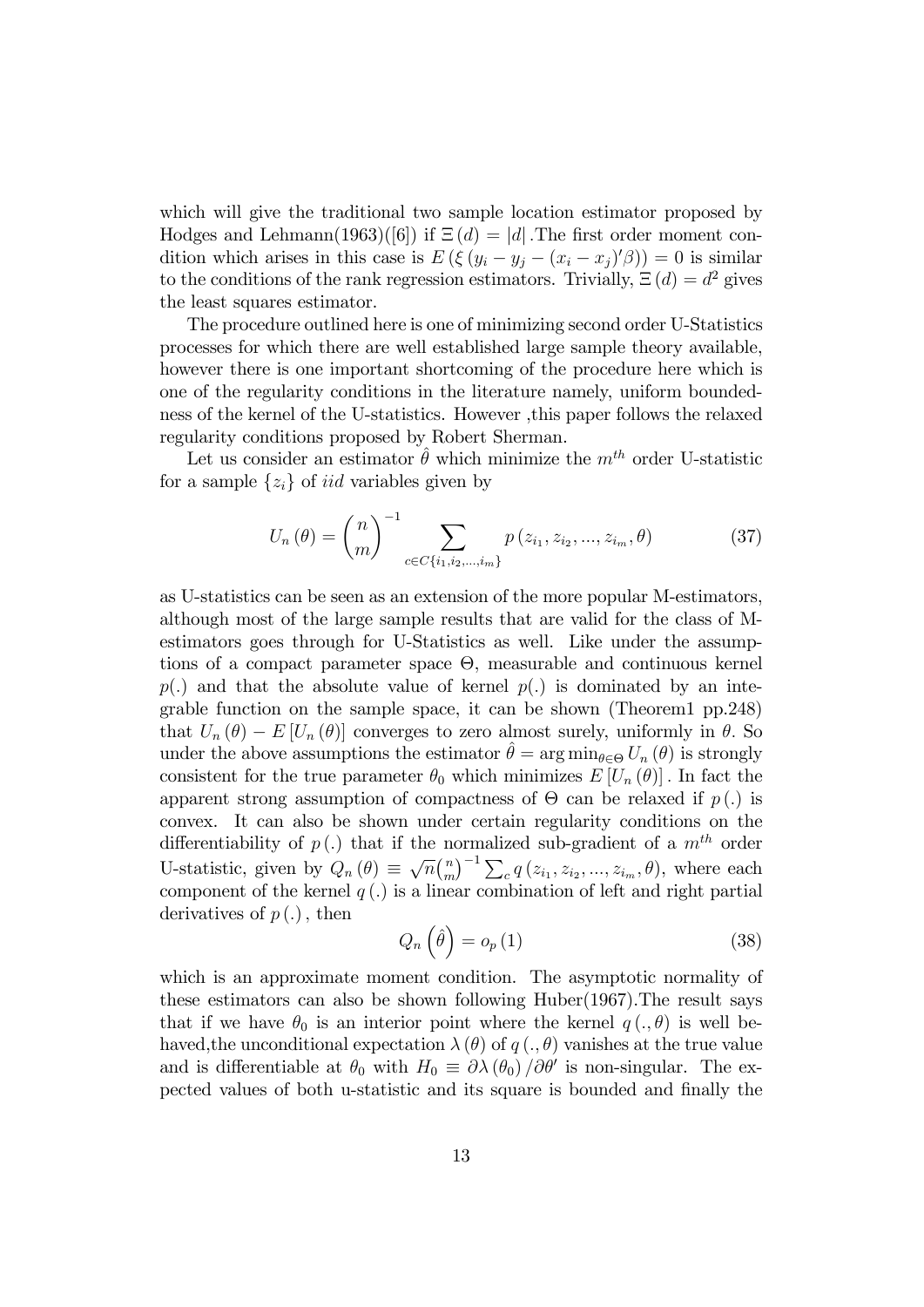kernel  $q(.,\theta_0)$  is square integrable, then we have

$$
\sqrt{n}\left(\hat{\theta} - \theta_0\right) = -H_0^{-1} \frac{m}{\sqrt{n}} \sum_{i=1}^n r\left(z_i, \theta_0\right) + o_p\left(1\right) \tag{39}
$$

and  $\hat{\theta}$  is asymptotically normal,

$$
\sqrt{n}\left(\hat{\theta} - \theta_0\right) \Rightarrow N\left(0, H_0^{-1} V_0 H_0^{-1}\right),\tag{40}
$$

where  $V_0 \equiv m^2 E \left[ r (z_i, \theta_0) r (z_i, \theta_0) \right]$ . Estimation would require consistent estimators of the variance covariance matrix, for this we will need consistent estimators for both  $H_0$  as well as  $V_0$ . Now from the previous results we have  $\tilde{H}_n \equiv \partial Q_n \left( \hat{\theta} \right) / \partial \theta'$ , so the  $l^{th}$  column is

$$
\hat{H}_{nl} \equiv \left(2\hat{h}\right)^{-1} \left[Q_n\left(\hat{\theta} + \hat{h}e_l\right) - Q_n\left(\hat{\theta} - \hat{h}e_l\right)\right]
$$
\n(41)

where  $\hat{h}$  is a possibly stochastic sequence of bandwidths and  $e_l$  is the  $l^{th}$  basis vector. Now if we define

$$
\hat{r}(z_i, \theta) \equiv {n-1 \choose m-1}^{-1} \sum_{c'} q(z_i, z_{i_2}, ..., z_{i_m})
$$
\n(42)

where we consider all observations excepting the  $i<sup>th</sup>$  one. Now we can use the average  $\frac{1}{n}\sum_{i=1}^n \hat{r}(z_i, \hat{\theta})$  as an estimator of the conditional average of  $r\left( z_{i},\theta\right) .$ 

Hence , they claim that a consistent estimator of  $V_0$  is

$$
\hat{V}_n \equiv \frac{m^2}{n} \sum_{i=1}^n \hat{r} \left( z_i, \hat{\theta} \right) \hat{r} \left( z_i, \hat{\theta} \right)'
$$
\n(43)

Now if we focus on the asymptotic properties of the truncated regression estimator which can be defined as

$$
\arg\min_{b} \sum_{i < j} \left( t \left( y_i, y_j, (x_i - x_j)' b \right) - t \left( y_i, y_j, (x_i - x_j)' \beta \right) \right) \tag{44}
$$

Let us assume that expectations exists for  $x, \xi(y)$  and  $x\xi(y)$ . We also assume that no linear subspace of  $\mathbb{R}^K$  which contains  $(x_1 - x_2)'$  with certainty and last but not the least the error terms  $\varepsilon_i$  are iid and independent of  $x_i$ and have a continuous distribution function  $F$  and a continuous density  $f$ which is bounded from above.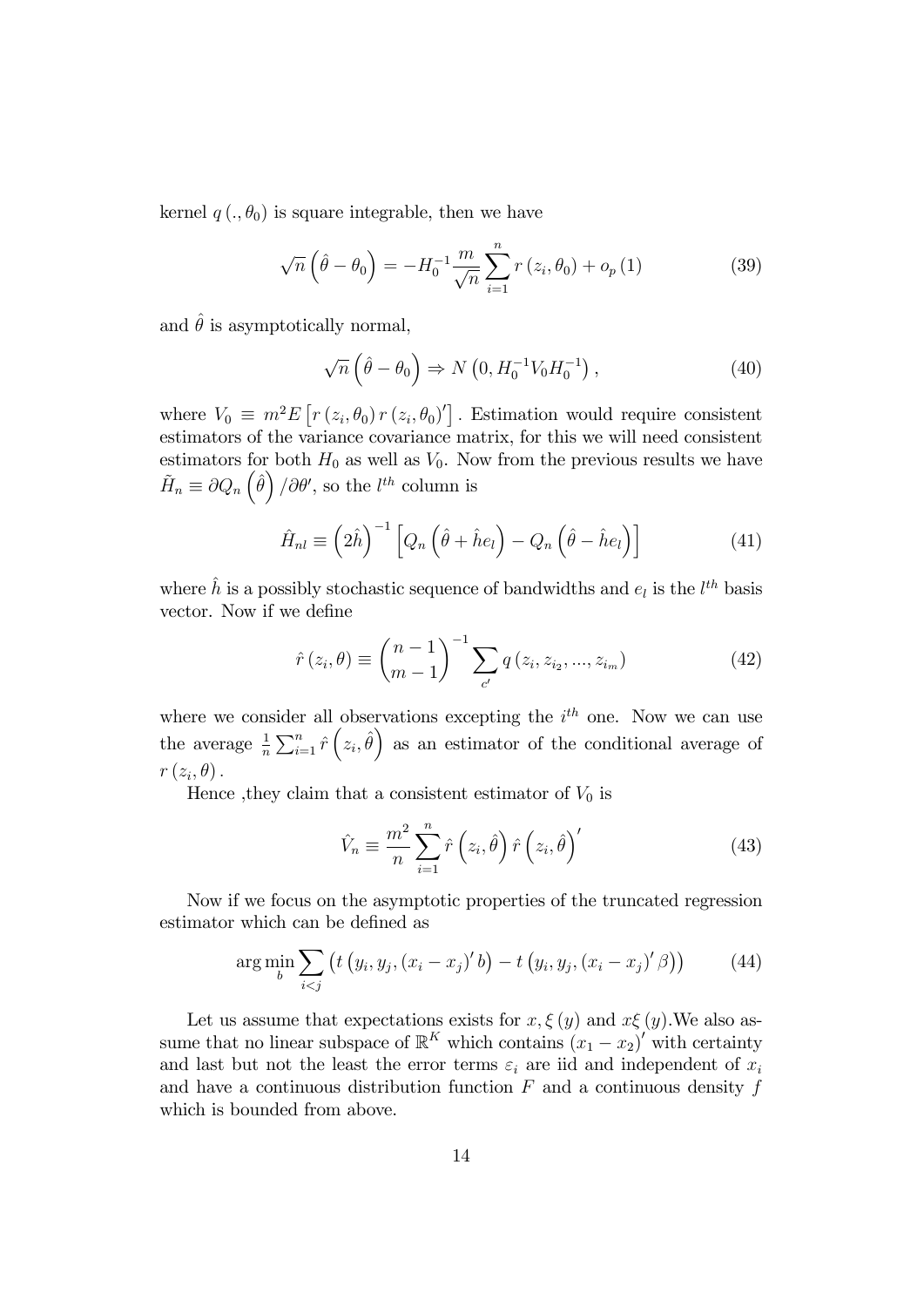If the Örst two conditions hold and the added assumption that the errors  $\varepsilon$  are iid and the logarithm of its density is strictly concave, then the expectation of the above objective function exists and is uniquely minimized at  $b = \beta$ Under certain other regularity conditions it can be shown that the estimator over a compact parameter space is asymptotically normal for interior  $\beta$ 

$$
\sqrt{n}\left(\hat{\beta}-\beta_0\right) \Rightarrow N\left(0, H_0^{-1}V_0H_0^{-1}\right) \tag{45}
$$

As we showed before if

$$
\hat{r}_i \equiv \frac{1}{n-1} \sum_{j \neq i} -\xi (y_i - y_j - (x_i - x_j)'b) I\left(-y_j < (x_i - x_j)'\hat{\beta} < y_i\right)
$$

then  $\hat{V}_n \equiv \frac{4}{n}$  $\frac{4}{n}\sum_{i=1}^n \hat{r}_i \hat{r}'_i$  is a consistent estimator for  $V_0$ . The numerical derivative estimator has the  $l^{th}$  column given by

$$
\hat{H}_{nl} \equiv \left(2\hat{h}\right)^{-1} \left(\begin{matrix}n\\2\end{matrix}\right)^{-1} \sum_{i < j} \left(\begin{matrix}\n-I\left(-y_j < (x_i - x_j)'\left(\hat{\beta} + \hat{h}e_l\right) < y_i\right) \\
\times \xi\left(y_i - y_j - (x_i - x_j)'\left(\hat{\beta} + \hat{h}e_l\right)\right) \\
+ I\left(-y_j < (x_i - x_j)'\left(\hat{\beta} - \hat{h}e_l\right) < y_i\right) \times \\
\xi\left(y_i - y_j - (x_i - x_j)'\left(\hat{\beta} - \hat{h}e_l\right)\right)\n\end{matrix}\right) \times (x_i - x_j) \tag{46}
$$

#### 2.4 Multivariate Location Estimation with R-Estimates

If we have two positive integers m and n such that  $1 \leq m \leq n$ , if  $A_n^{(m)}$ be the collection of all subsets of size m from the set  $\{1, 2, ..., n\}$ , and  $\mathbf{X}_1, \mathbf{X}_2, ..., \mathbf{X}_n \in \mathbb{R}^d$  and for any  $\alpha \in A_n^{(m)}$ , define  $\bar{\mathbf{X}}_{\alpha} = \frac{1}{n}$  $\frac{1}{m} \sum_{i \in \alpha} \mathbf{X}_i$ , then the  $\mathbf{m}^{th}$  order Hodges and Lehmann estimate could be  $\hat{\theta}_n^{(m)}$  defined as

$$
\sum_{\alpha \in A_n^{(m)}} \left| \bar{\mathbf{X}}_{\alpha} - \hat{\theta}_n^{(m)} \right| = \min_{\theta \in \mathbb{R}^d} \sum_{\alpha \in A_n^{(m)}} \left| \bar{\mathbf{X}}_{\alpha} - \theta \right| \tag{47}
$$

Unless we have points  $\bar{\mathbf{X}}_{\alpha}$  forming a single line this estimator will be unique. For  $m = 1$  this gives an estimate of a multivariate median and for  $m = 2$  we have the standard one sample H-L estimate in d-dimension.

If further we define the unit vector in the direction of  $x \in \mathbb{R}^d$  as  $U(x) =$  $|x|^{-1}x$  if  $x \neq 0, y = 0$  if  $x = 0$ . Also denote the  $d \times d$  Hessian matrix of x,  $P(x) = |x|^{-1} (I_d - |x|^{-2} x x')$  if  $x \neq 0; = 0$  if  $x = 0$ . If  $\mathbf{X}_1, \mathbf{X}_2, ..., \mathbf{X}_m \in \mathbb{R}^d$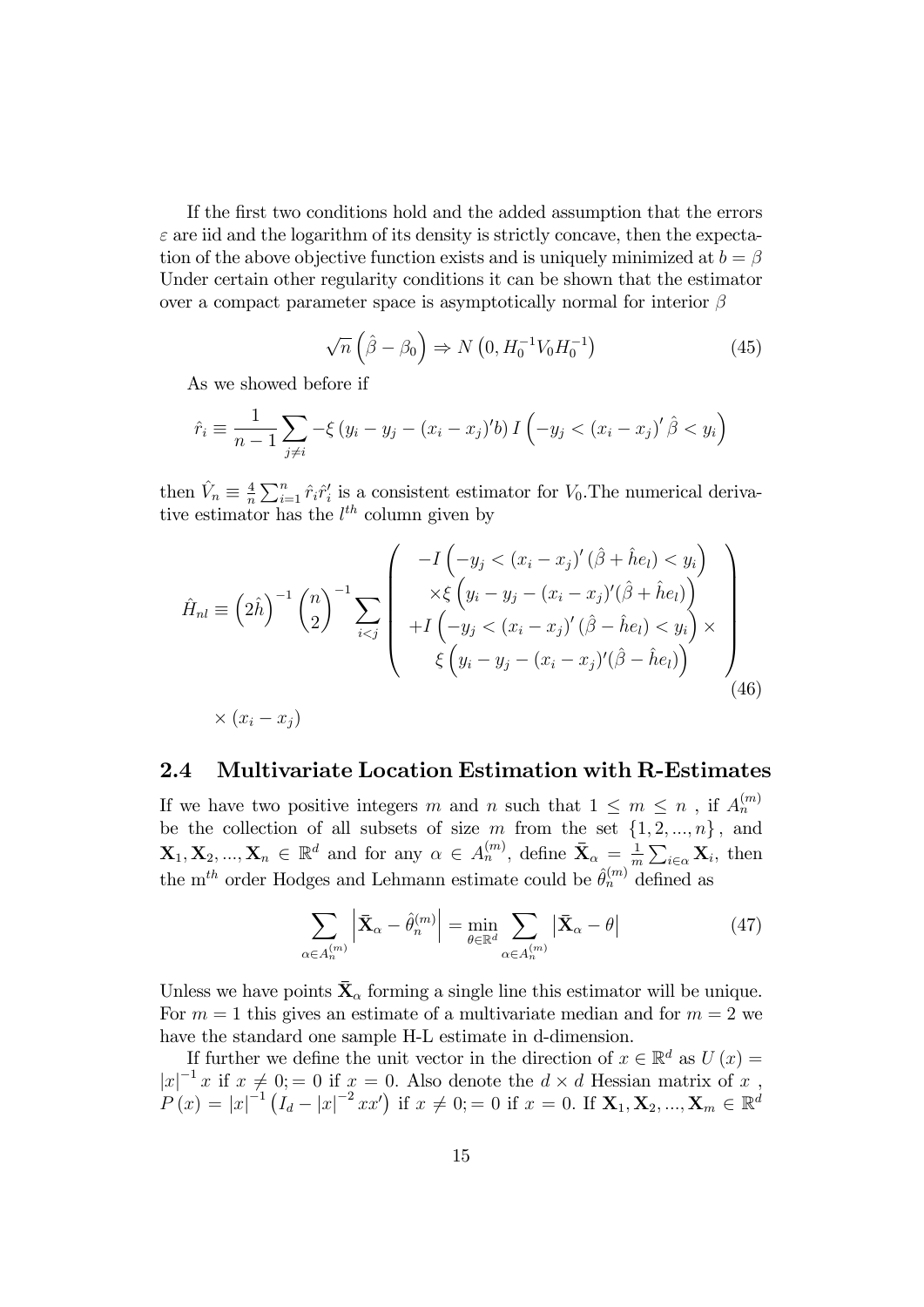be a collection of iid random variables and define  $\theta^{(m)}$  be the median of the sampling distribution of  $\bar{\mathbf{X}}_m$  if

$$
\theta^{(m)} = \underset{\theta \in \mathbb{R}^d}{\arg \min} g(\theta)
$$
\n
$$
= \underset{\theta \in \mathbb{R}^d}{\arg \min} E\left\{ \left| \bar{\mathbf{X}}_m - \theta \right| - \left| \bar{\mathbf{X}}_m \right| \right\}
$$
\n(48)

which is unique if  $\mathbf{X}'_i$ s are absolutely continuous with respect to the Lebesgue measure Also we have  $E\left\{U\left(\left|\mathbf{\bar{X}}_m - \theta^{(m)}\right|\right)\right\} = 0$ , so we can without loss of generality shift location  $\theta^{(m)}$  to  $0.$  Also define,  $D_1^{(m)}=E\left\{P\left(\bar{X}_m\right)\right\}, U^{(m)}\left(\mathbf{X}_1\right)=$  $E\left\{U\left(\mathbf{\bar{X}}_m|\mathbf{X}_1\right)\right\}$  and  $D_2^{(m)}=E\left\{U^{(m)}\left(\mathbf{X}_1\right)U^{(m)}\left(\mathbf{X}_1\right)'\right\}$ . Now given the added assumption that besides being iid random variables  $\mathbf{X}_1, \mathbf{X}_2, ..., \mathbf{X}_m \in \mathbb{R}^d$  also have an absolutely continuous density function  $f$  which is bounded in every bounded subset of  $\mathbb{R}^d$  we have

**Theorem 3** Under the given assumption above,  $D_1^{(m)}$  $\binom{m}{1}$  is a p.d. matrix and a  $Bahadur$  type representation for the  $m<sup>th</sup>$  order Hodges-Lehmann estimate is given by:

$$
\hat{\theta}_n^{(m)} = \frac{m! (n-m)!}{n!} \left[ D_1^{(m)} \right]^{-1} \sum_{\alpha \in A_n^{(m)}} U\left(\mathbf{\bar{X}}_{\alpha}\right) + \mathbf{R}_n,
$$

where as  $n \rightarrow \infty$ , the remainder term  $\mathbf{R}_n$  is almost surely  $O(\frac{\log n}{n})$  $\frac{\log n}{n}$  if  $d \geq 3$ . When  $d=2$ ,  $\mathbf{R}_n$  is almost surely o $\left(\begin{array}{c} \log n \\ n \end{array}\right)$  $\left(\frac{\mathbf{g} n}{n}\right)^{\omega}$  as n tends to  $\infty$  for any constant  $\omega$  such that  $o < \omega < 1$ .

**Proof.** See Chaudhuri(1992).  $\blacksquare$ 

**Corollary 4** If the assumptions above are satisfied, then  $D_2^{(m)}$  $i_2^{(m)}$  is a positive definite matrix, and as n tends to  $\infty, \sqrt{n}\hat{\theta}_n^{(m)}$  converges weakly to a ddimensional normal random vector with mean zero and the dispersion matrix given by

$$
m^2\left[D_1^{(m)}\right]^{-1}\left[D_2^{(m)}\right]\left[D_1^{(m)}\right]^{-1}.
$$

## 3 Generalized Minimum Distance and 'm-rank' Regression for Truncated Regression Models with Heterogeneity in errors

We suggest two estimators for the semiparametric truncated linear regression model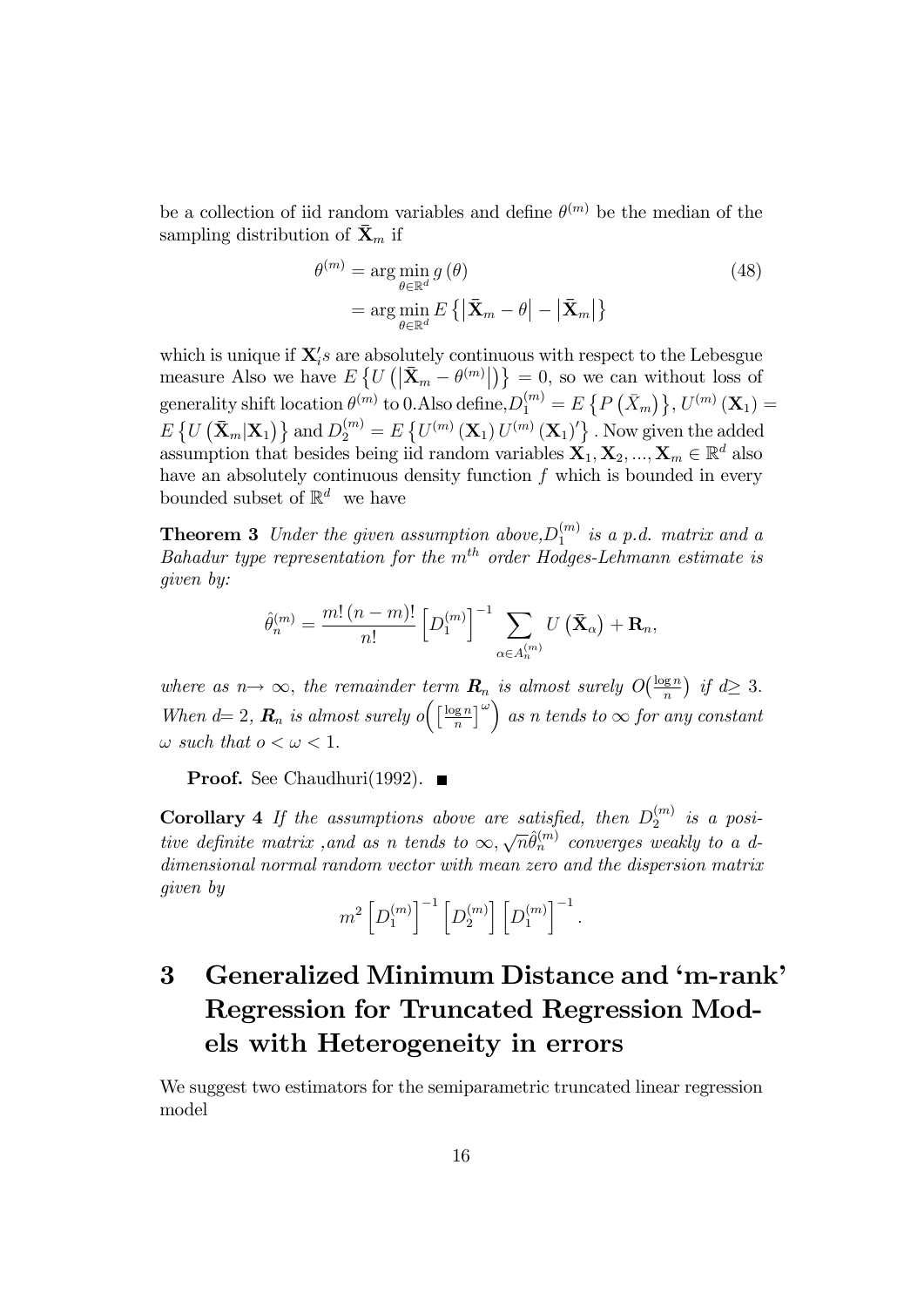$$
y_i^* = x_i^{*\prime} \beta + \varepsilon_i,
$$
  
\n
$$
y_i = y_i^* \text{ if } y_i^* > t_i^*
$$
\n(49)

where  $t_i^*$  can a variable but observed point of truncation we can consider without loss of generality that the truncation points  $t_i^*$  are 0 if they are observed as we can look at a transformed latent variable  $y_i^* - t_i^*$  instead of just  $y_i^*$ , we also have to make the same adjustment to  $y_i$ .

Firstly one which is related to minimum distance estimation. The framework we discussed above from Koul's paper can be easily extended by using a weight or a projection matrix to transform the distance measure to the space with limited dependent variable. So, criterion function is

$$
\mathbf{M}\left(\mathbf{t}\right) := \int \mathbf{V}'\left(y, \mathbf{t}\right) \mathbf{W}^{-1} \mathbf{V}\left(y, \mathbf{t}\right) dH\left(y\right) \tag{50}
$$

where  $H(y)$  is a non-decreasing right continuous function.

This function reduces to the minimum distance criterion function when  $\mathbf{W} = \mathbf{I}_{n \times n}$ , we can construct a suitable weight function when we have a truncated regression model using it as a projection operator onto the space of errors  $\varepsilon_i$  conditional on  $\varepsilon_i > -x_i'\beta$ . The weight functions which possibly could depend on the parameter estimate as in the case of a truncated regression model discussed earlier could be estimated iteratively using a Hodges-Lehmann type estimator as the initial value.

Our objective is to obtain a general distance function which can be minimized to obtain a set of approximate first order conditions which are then solved to obtain an estimate of regression coefficient in a general semiparametric regression framework. This should be equipped enough to cover cases like a truncated regression model and converge to a standard set of regression coefficients where is no truncation or censoring. Consider the following population regression model

$$
\mathbf{Y} = \left[ \begin{array}{cc} \mathbf{1} & \mathbf{X}_c \end{array} \right] \left( \begin{array}{c} \alpha^* \\ \beta \end{array} \right) + \mathbf{e}
$$

as described in the previous section where columns of  $\mathbf{X}_c$  are orthogonal to the constant term. We are only interested in the estimation of  $\beta$  as it is not possible to identify the intercept coefficient in the current framework. Consider the function

$$
D^{(m)}\left(\mathbf{Z}\right) = \sum_{c \in \mathcal{C}^m} a\left(R\left(h^{(m)}\left(Z_{(c)}\right)\right)\right) h^{(m)}\left(Z_{(c)}\right) \tag{51}
$$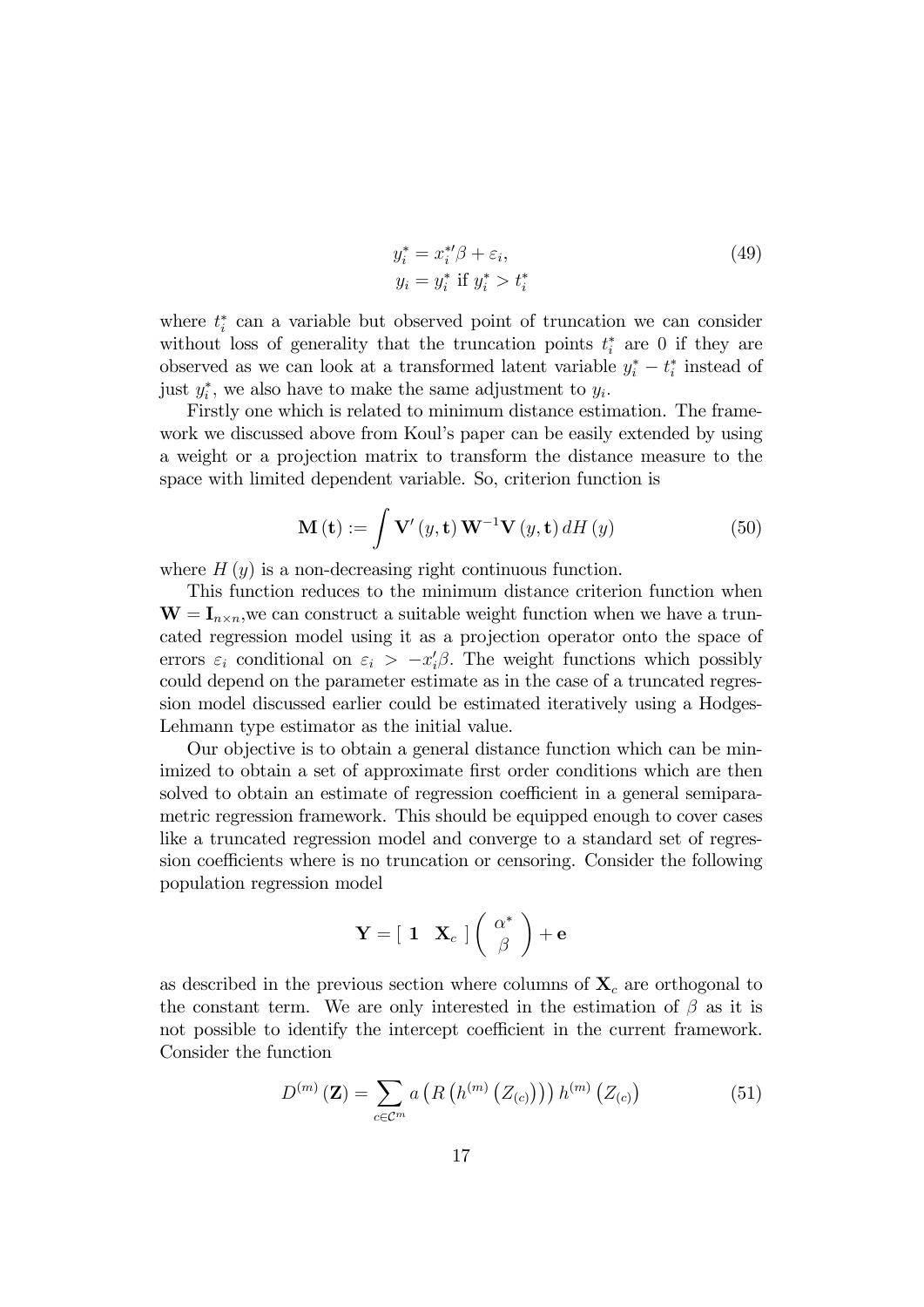where  $\mathcal{C}^m$  is a set of m from the set  $\{1, 2, ..., N\}$ ,  $h^{(m)}(.)$  is a real valued function from  $\mathbb{R}^m \to \mathbb{R}$ . This is a valid dispersion function under certain regularity conditions on the function  $h^{(m)}$ . It is worth noting here the function  $h^m(.)$  might actually include a lebesgue measure  $H(.)$  As a special case we can see that if we have  $m = 1$  and  $h^{(1)}(Z_i) = Z_i$  then we get back the traditional rank estimate of dispersion discussed earlier in the report. Also if  $m = 2$ , the dispersion measure takes the form

$$
D^{(2)}\left(\mathbf{Z}\right) = \sum_{i>j}^{N} a\left(R\left(Z_i - Z_j\right)\right)\left(Z_i - Z_j\right) \tag{52}
$$

which turns out to be the criterion function of the pairwise difference estimators we have discussed earlier. With a suitable choice of the score function a (.) satisfying the criterion of symmetry in the sense  $a(k)+a(N-k+1)=0$ and it is a non-decreasing non-constant function, we can extend this to a whole class of criterion functions which could be minimized to obtain robust R-estimators of the regression coefficients  $\beta$ .

Let us now discuss the case where  $m = 3$ . Define

$$
h^{(3)}\left(Z_{\{i,j,k\}}\right) = Z_i - \frac{Z_j + Z_k}{2} \tag{53}
$$

;this gives the measure of dispersion as

$$
D^{(3)}\left(\mathbf{Y} - \mathbf{X}\boldsymbol{\beta}\right) = \sum_{i>j>k}^{N} a\left(R\left(Y_i - \mathbf{x}_i'\boldsymbol{\beta} - \frac{Y_j - \mathbf{x}_j'\boldsymbol{\beta} - Y_k - \mathbf{x}_k'\boldsymbol{\beta}}{2}\right)\right) \quad (54)
$$

$$
\times \left(Y_i - \mathbf{x}_i'\boldsymbol{\beta} - \frac{Y_j - \mathbf{x}_j'\boldsymbol{\beta} - Y_k - \mathbf{x}_k'\boldsymbol{\beta}}{2}\right)
$$

this is a valid measure of dispersion being a non-negative,continuous and convex function of  $\beta$  . This follows from the proof in Jaeckel(1972,[10]) if you consider the set of  $\left(Y_i - \mathbf{x}_i' \beta - \frac{Y_j - \mathbf{x}_j' \beta - Y_k - \mathbf{x}_k' \beta}{2}\right)$ 2  $\Big)$  as  $Z_i$ 's. Hence this should have a minimum which can be obtained by solved by solving the first order conditions.

So as we have the following the following expression as the derivative with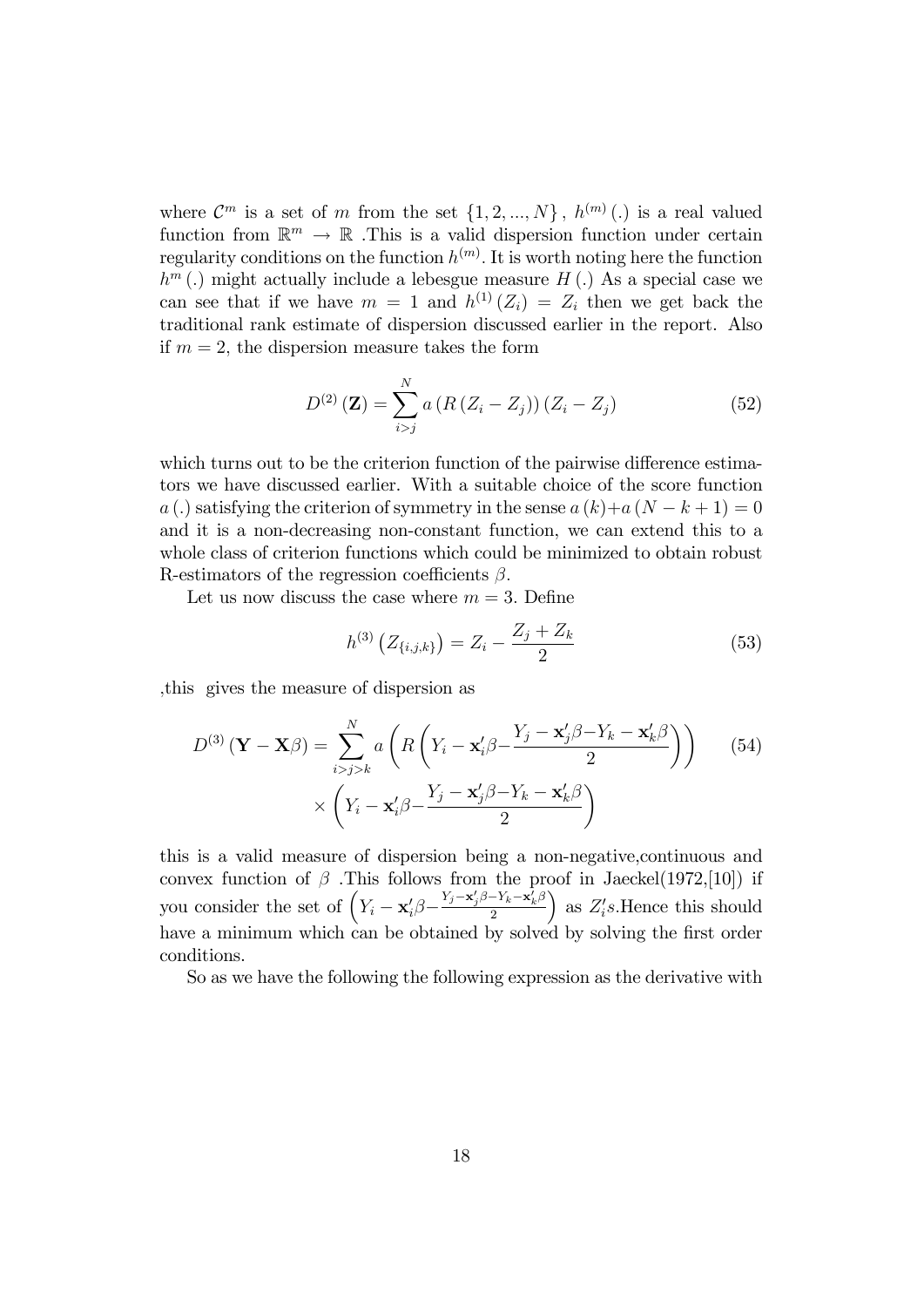respect to the  $j^{ith}$  component  $\beta_j$ 

$$
\frac{\partial}{\partial \beta_l} D^{(3)} (\mathbf{Y} - \mathbf{X} \beta) = \sum_{i>j>k}^{N} a \left( R \left( Y_i - \mathbf{x}_i' \beta - \frac{Y_j - \mathbf{x}_j' \beta - Y_k - \mathbf{x}_k' \beta}{2} \right) \right) \tag{55}
$$
\n
$$
\times \left( -\mathbf{x}_{il}' - \frac{-\mathbf{x}_{jl}' - \mathbf{x}_{kl}'}{2} \right)
$$
\n
$$
= -\frac{1}{2} \sum_{i>j>k}^{N} a \left( R \left( Y_i - \mathbf{x}_i' \beta - \frac{Y_j - \mathbf{x}_j' \beta - Y_k - \mathbf{x}_k' \beta}{2} \right) \right)
$$
\n
$$
\times (2x_{il} - x_{jl} - x_{kl})
$$
\n
$$
= -\frac{1}{2} \sum_{i>j>k}^{N} a \left( R \left( Y_i - \mathbf{x}_i' \beta - \frac{Y_j - \mathbf{x}_j' \beta - Y_k - \mathbf{x}_k' \beta}{2} \right) \right)
$$
\n
$$
\times ((2x_{il} - \bar{x}_i) - (x_{jl} - \bar{x}_j) - (x_{kl} - \bar{x}_k))
$$

hence we can claim that the first order are given that  $D$  is differentiable almost everywhere)

$$
-\nabla D\left(\mathbf{Y} - \mathbf{X}\beta\right) = \mathbf{S}\left(\mathbf{Y} - \mathbf{X}\beta\right) \dot{=} \mathbf{0}
$$
 (56)

This estimator will have the same distribution asymptotic distributions of multivariate normal under certain regularity conditions. Moreover this can also be viewed as an extension of the regression coefficient estimator of as would be defined by the  $m^{th}$  order Hodges-Lehmann location estimator as proposed by Chaudhuri(1992). Hence we should be able to find a Bahadur type representation of the coefficient estimates  $\hat{\beta}$  and hence from the corollary this should weakly converge to a p-dimensional normal distribution under certain regularity conditions.

We are proposing an estimator where we use a more robust version of the rank of the difference of the residuals, we can call it the  $m - rank$  is the following. If we have a possible heteroscedasticity in the error terms this robust  $m-rank$  can substantially reduce it for higher values of m. This also has a trimming effect on the extreme values of these differences particularly the ones on the lower end if we have a non-decreasing score function  $a(.)$ . It should also improve the breakdown performance of the suggested estimator.

So it is possible at least theoretically to obtain an estimator for limited dependent variable models like truncated(or censored regression models) using methods like a modified version of the method of R-estimates which reduces to the simple problem of a Hodges-Lehmann location estimation when the  $X = 1$ . The asymptotic properties of these estimators could be obtained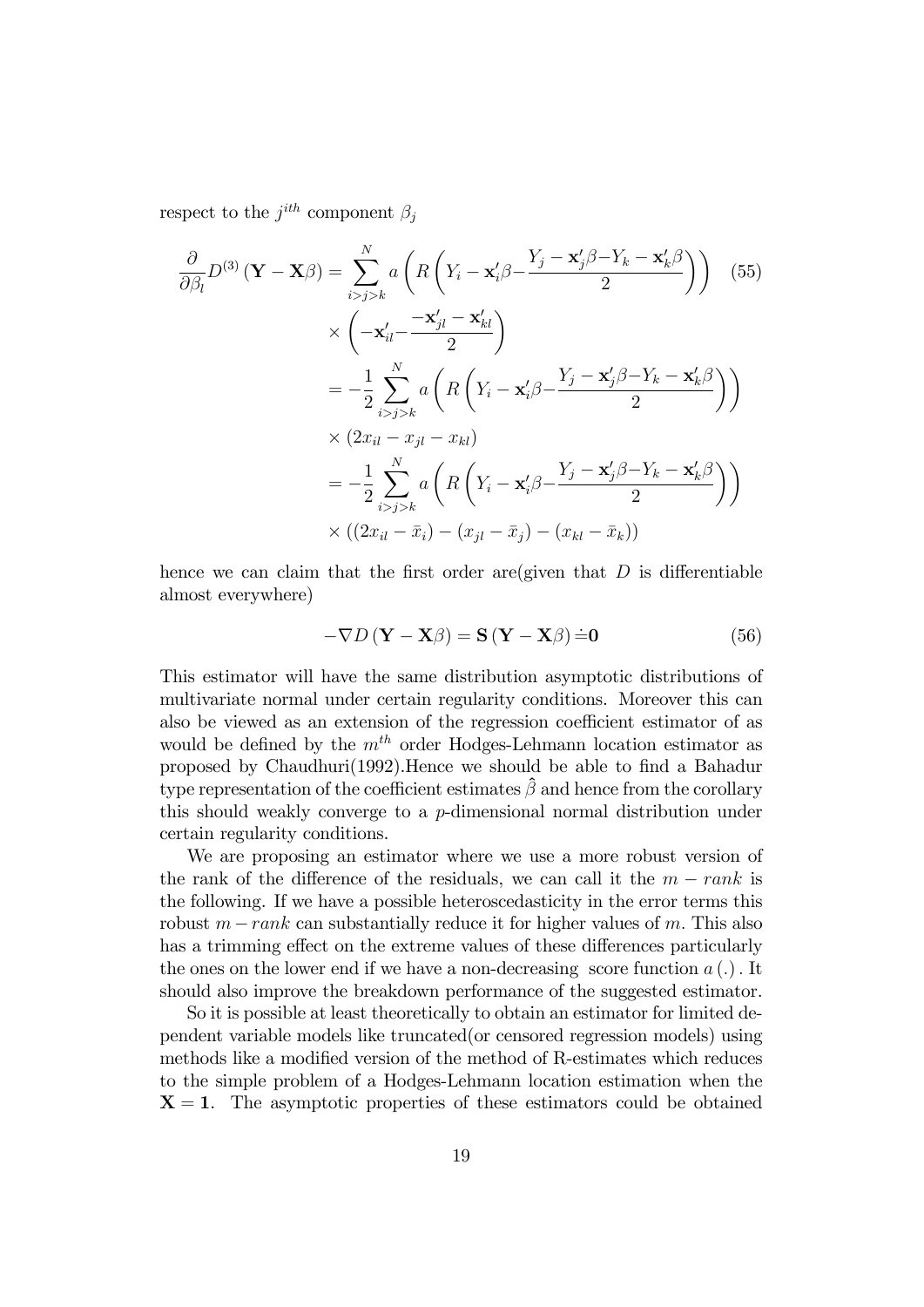by a slight modification of the existing asymptotics in the case of minimum distance estimation and more precisely the literature on estimates based on regression rank statistics. The estimators proposed here have criteria functions as extensions of U-statistics.

### 4 Summary and Directions

It is a very interesting problem to look deeper into the properties of the proposed estimator and its comparison in with different methods under varied conditions on the error distribution and functions  $h^{(m)}(.)$  as well as more general score functions  $a(.)$ . The asymptotic properties of the estimator are yet to be proven concretely and also some cases where there will not be enough regularity conditions like a twice continuously differentiable distribution function  $F(.)$  for the error. Also it might be worthwhile to look into the geometric interpretation of a  $m<sup>th</sup>$  order Hodges-Lehmann estimator for regression coefficients particularly as  $m \to \infty$ .

The suggested estimator also has some promise in more general problems with missing data not truncation as the errors could be modified using the function  $h^{(m)}$  (.) and also the choice of scores. It is my conjecture that general missing data particularly MCAR and MAR could be relatively easily handled using the m-rank estimates particularly as these should be higher breakdown point than traditional R-estimates, although this a topic to investigate.

Another possible field where this could be used in the study of treatment effects particularly fixed effects as has been explored by Honoré (1992) which talks about differences of treatment effects for similar subjects which removes the group effect and can predict individual effect more accurately. One possible challenge ahead is to suggest a consistent estimate of the variance covariance matrix of the proposed estimator,although the rank estimators gives some good insight into this problem.

Our objective for this report was trying to find an extension of the traditional R-estimates for regression coefficients particularly to estimate models with truncated data. The pairwise difference techniques proposed by Honoré and Powell(1994) ,which is equivalent to the extension of the Mann-Whitney-Wilcoxon type method proposed by Bhattacharya, Chernoff and Yang(1983) in case of absolute errors are a special case of the proposed estimator. However this work is very preliminary and requires much closer attention and Monte Carlo comparison with other existing methods to actually figure out its merits and shortcomings. We have also looked at a class of minimum distance or minimum chi-square distance estimators to delve into this matter. It is possible to estimate at least theoretically the actual ability variable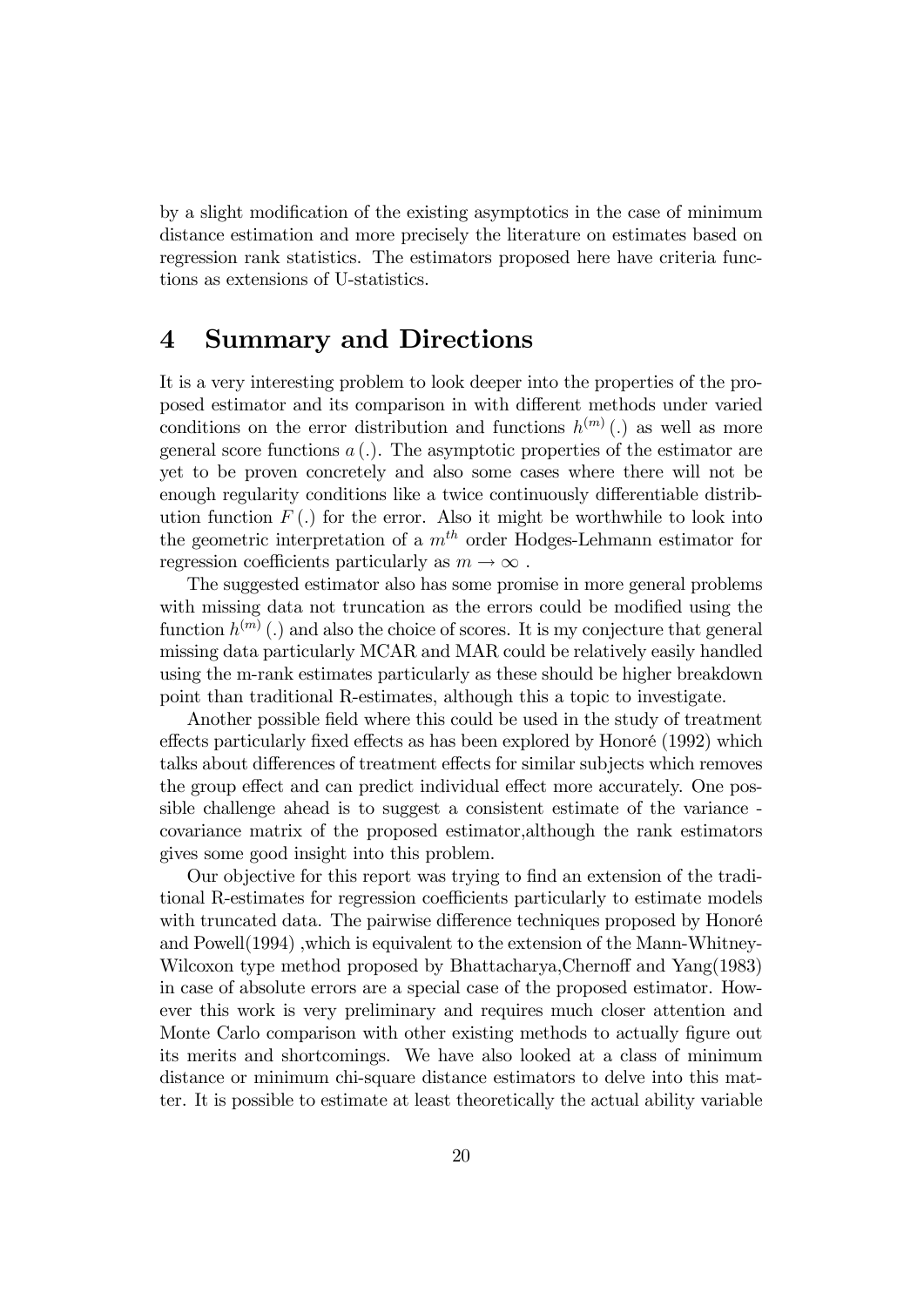which is a latent variable in the problem of estimating performance of fund managers as well as efficacy of drugs or evaluation of social programs with a suitable choice of the function  $h^{(m)}(.)$  and of course m. However we have not discussed any such procedure or selection criterion of h or m in this report. Theoretical proofs have been omitted to keep the report more heuristic as this is still work in progress.

### References

- [1] Adichie,J.N.(1967).Estimates of regression parameters based on rank test.Annals of Mathematical Statistics.38:894-904
- [2] Bahadur,R.R.(1966).A note on quantiles in large samples.Annals of Mathematical Statistics.37:577-580
- [3] BHATTACHARYA, P.K., H.CHERNOFF AND S.S.Yang(1983).Nonparametric estimation of the slope of a truncated regression. Annals of Statistics. **11:**505-514.
- [4] CHAUDHURI, P. (1992). Multivariate location estimation using extension of R-estimates through U-statistics type approach.Annals of Statistics.20:897-916.
- [5] Gregory,G.G.(1990).Generalized Hodges-Lehmann estimators for the analysis of variance.Journal of Multivariate Analysis.33:294-309.
- [6] Hodges,J.L.,Jr. and E.L.Lehmann(1963)Estimates of location based on rank tests.Annals of Mathematical Statistics.34:598-611.
- [7] HonorÈ,B.E.(1992)Trimmed LAD and least Squares estimation of truncated and censored regression models with fixed effects.Econometrica.60:3:533-565.
- [8] HONORÉ, B.E. AND J.POWELL (1994) Pairwise difference estimators of truncated and censored regression models. Journal of Econometrics.64:241-278.
- [9] Hettmansperger,T.P.(1985) Statistical Inference based on ranks.John Wiley and Sons.New York.
- [10] JAECKEL, L.A.  $(1972)$ . Estimating regression coefficients by minimizing the dispersion of the residuals.Annals of Mathematical Statistics.43:1449-1458